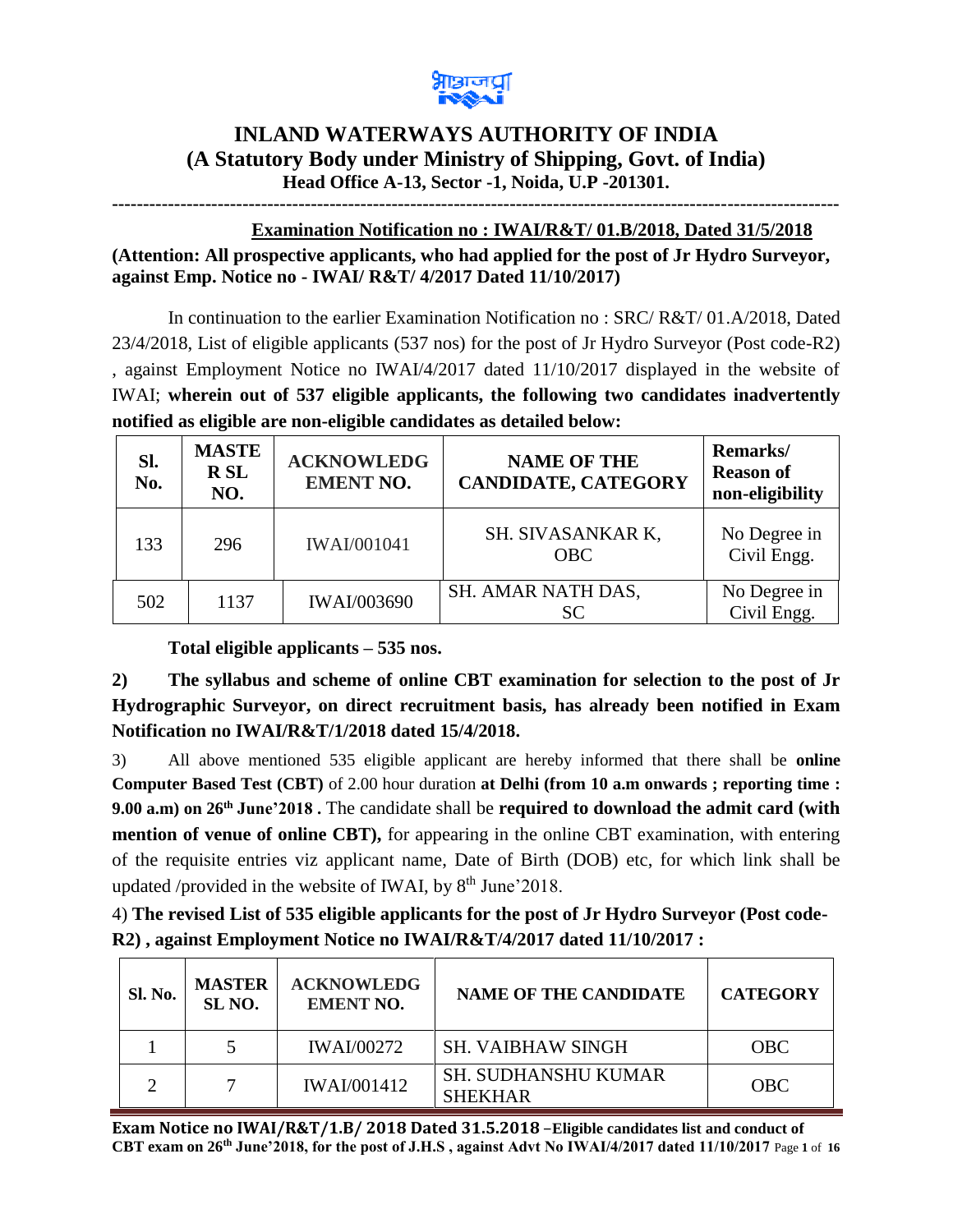| 3              | 8      | <b>IWAI/001414</b> | <b>SH. KUNDAN KUMAR</b>                        | <b>OBC</b> |
|----------------|--------|--------------------|------------------------------------------------|------------|
| $\overline{4}$ | 9      | <b>IWAI/001415</b> | <b>SH. AMITESH KUMAR</b>                       | <b>OBC</b> |
| 5              | 10     | <b>IWAI/001413</b> | SH. SATYA PRAKASH                              | <b>OBC</b> |
| 6              | 11     | <b>IWAI/0030</b>   | <b>SH. CHANDAN KUMAR</b>                       | <b>OBC</b> |
| $\overline{7}$ | 13     | <b>IWAI/0035</b>   | <b>SH. KAUSHAL KUMAR</b>                       | <b>OBC</b> |
| 8              | 14     | <b>IWAI/0037</b>   | SH. TARA SINGH MEENA                           | <b>ST</b>  |
| 9              | 15     | <b>IWAI/0040</b>   | <b>SH. AKSHAY NATTHUJI</b><br><b>KELZARKAR</b> | OBC        |
| 10             | 17     | <b>IWAI/0043</b>   | SH. SAURAV SRIVASTAVA                          | <b>UR</b>  |
| 11             | 18     | <b>IWAI/0047</b>   | <b>SH. VIKAS SHARAN</b>                        | <b>UR</b>  |
| 12             | 22     | <b>IWAI/0052</b>   | <b>SH. NAVEEN PRASAD</b>                       | <b>SC</b>  |
| 13             | 24     | <b>IWAI/0055</b>   | SH. VIKASH KUMAR RAJAK                         | <b>SC</b>  |
| 14             | 27     | <b>IWAI/0061</b>   | <b>SH. MANASH BAGCHI</b>                       | <b>UR</b>  |
| 15             | 28     | <b>IWAI/0064</b>   | <b>SH. VINAY KUMAR</b>                         | <b>SC</b>  |
| 16             | 29     | <b>IWAI/0068</b>   | SH. KISHLAY KUMAR                              | <b>UR</b>  |
| 17             | 32     | <b>IWAI/0083</b>   | <b>SH. AJAY KUMAR</b>                          | <b>UR</b>  |
| 18             | 35     | <b>IWAI/0090</b>   | <b>MS. SARAH MATHEW</b>                        | <b>UR</b>  |
| 19             | 36     | <b>IWAI/0099</b>   | <b>SH. MAKESH D</b>                            | <b>SC</b>  |
| 20             | 37     | <b>IWAI/00102</b>  | <b>SH. KISHOR BISWAS</b>                       | <b>SC</b>  |
| 21             | 38     | <b>IWAI/00103</b>  | <b>SH. VIVEK SINGH</b>                         | <b>UR</b>  |
| 22             | 39     | <b>IWAI/00105</b>  | <b>SH. GIRIJA SANKAR</b><br><b>SENAPATI</b>    | <b>UR</b>  |
| 23             | 40     | <b>IWAI/00106</b>  | <b>SH. NISHANTH.N</b>                          | OBC        |
| 24             | 42     | <b>IWAI/00109</b>  | <b>SH. MAHESH.B</b>                            | <b>OBC</b> |
| 25             | 44     | <b>IWAI/00114</b>  | SH. UPPULURI RAVI KIRAN                        | <b>UR</b>  |
| 26             | 46     | <b>IWAI/00116</b>  | <b>SH. MULA RAMA RAO</b>                       | <b>OBC</b> |
| 27             | 47     | <b>IWAI/00118</b>  | <b>SH. KARAM VENKAT</b><br><b>RAJESH</b>       | <b>ST</b>  |
| 28             | 48     | <b>IWAI/00121</b>  | <b>SH. BHASKAR SINGH</b>                       | <b>OBC</b> |
| 29             | 51     | <b>IWAI/00134</b>  | SH. BHUPENDRA JOSHI                            | <b>UR</b>  |
| 30             | 66     | <b>IWAI/00184</b>  | <b>SH. SOMSHEKAR</b>                           | <b>ST</b>  |
| 31             | 72     | <b>IWAI/00200</b>  | <b>SH. AKASH DEEP</b>                          | <b>SC</b>  |
| 32             | 74     | <b>IWAI/00207</b>  | SH. BANOTH PRUDVIRAJ                           | <b>ST</b>  |
| 33             | 75     | <b>IWAI/00208</b>  | <b>SH. ROHIT KUMAR SINGH</b>                   | <b>UR</b>  |
| 34             | 77     | <b>IWAI/00213</b>  | <b>SH. ASHEESH KUMAR</b>                       | <b>UR</b>  |
| 35             | 83     | <b>IWAI/00223</b>  | <b>SH. PANKAJ DAS</b>                          | <b>OBC</b> |
| 36             | 84     | <b>IWAI/00226</b>  | <b>SH. CHANDAN KUMAR</b><br><b>SINGH</b>       | <b>OBC</b> |
| 37             | 86     | <b>IWAI/00244</b>  | <b>SH. VINOD KUMAR</b>                         | <b>SC</b>  |
| 38             | 87     | <b>IWAI/00251</b>  | <b>SH. HARISH KUMAR</b>                        | <b>SC</b>  |
| 39             | 88/656 | <b>IWAI/00254</b>  | MS. SEETHALAKSHMI BR                           | <b>OBC</b> |
| 40             | 90     | <b>IWAI/00264</b>  | <b>SH. SHAHIN M B</b>                          | <b>OBC</b> |
| 41             | 91     | <b>IWAI/00270</b>  | <b>SH. SYED SAJEED</b>                         | <b>UR</b>  |
| 42             | 95     | <b>IWAI/00279</b>  | <b>SH. PRATEEK SHARMA</b>                      | <b>UR</b>  |

**Exam Notice no IWAI/R&T/1.B/ 2018 Dated 31.5.2018** –**Eligible candidates list and conduct of CBT exam on 26th June'2018, for the post of J.H.S , against Advt No IWAI/4/2017 dated 11/10/2017** Page **2** of **16**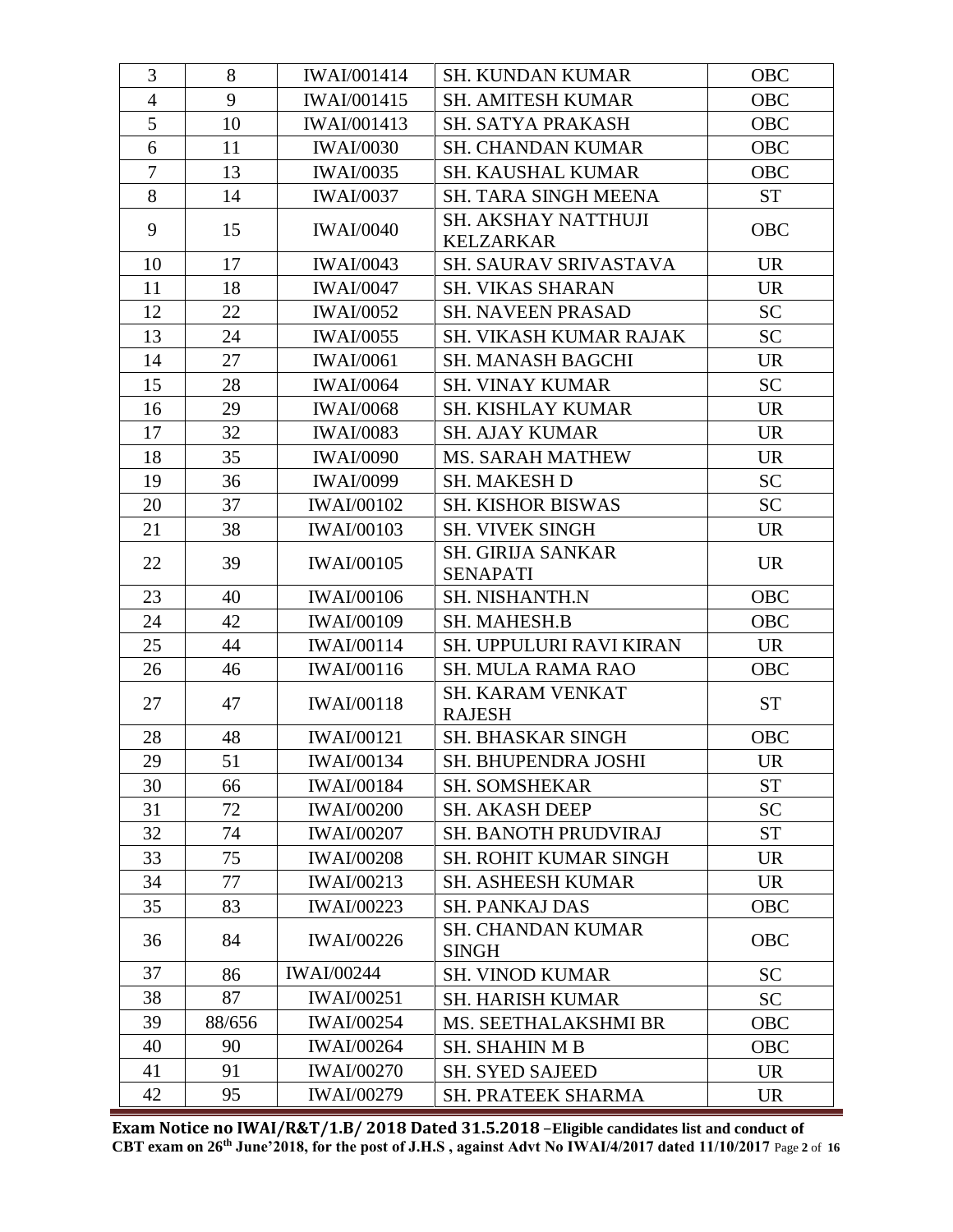| 43 | 96  | <b>IWAI/00284</b>  | <b>SH. BISWAJIT HAZRA</b>                       | <b>UR</b>  |
|----|-----|--------------------|-------------------------------------------------|------------|
| 44 | 97  | <b>IWAI/00287</b>  | <b>SH. AJAY PRATAP MAURYA</b>                   | <b>OBC</b> |
| 45 | 109 | <b>IWAI/00317</b>  | <b>SH. GURU CHARAN PRASAD</b>                   | <b>OBC</b> |
| 46 | 111 | <b>IWAI/00339</b>  | <b>SH. SUMAN BANERJEE</b>                       | <b>UR</b>  |
| 47 | 112 | <b>IWAI/00340</b>  | <b>SH. AMAR PREM</b>                            |            |
|    |     |                    | <b>CHAURASIA</b>                                | <b>OBC</b> |
| 48 | 114 | <b>IWAI/00342</b>  | <b>SH. ANGOTHU MAHESH</b>                       | <b>ST</b>  |
| 49 | 115 | <b>IWAI/00343</b>  | <b>SH. MUNIRAJ RUHIA</b><br><b>HANSDA</b>       | <b>ST</b>  |
| 50 | 116 | <b>IWAI/00349</b>  | <b>SH. NIKHIL PAL</b>                           | <b>UR</b>  |
| 51 | 117 | <b>IWAI/00351</b>  | SH. BISWOJIT BISWAL                             | <b>UR</b>  |
| 52 | 119 | <b>IWAI/002414</b> | <b>GUNTREDDI CHANDRA</b><br><b>SEKHAR NAIDU</b> | <b>OBC</b> |
| 53 | 121 | <b>IWAI/001038</b> | <b>SH. TARITAVA HAZRA</b>                       | <b>UR</b>  |
|    |     |                    | <b>SH. PANKAJ KUMAR</b>                         |            |
| 54 | 122 | <b>IWAI/00359</b>  | PRAJAPATI                                       | <b>OBC</b> |
| 55 | 124 | <b>IWAI/001070</b> | <b>SH. SURENDRA</b>                             |            |
|    |     |                    | <b>CHAUDHARY</b>                                | <b>OBC</b> |
| 56 | 127 | <b>IWAI/00397</b>  | <b>SH. RAKESH KUMAR</b>                         | <b>SC</b>  |
| 57 | 128 | <b>IWAI/00403</b>  | MS. GOPIKA M                                    | <b>UR</b>  |
| 58 | 130 | <b>IWAI/00411</b>  | <b>SH. SUNDARAROOBAN S R</b>                    | <b>OBC</b> |
| 59 | 132 | <b>IWAI/00418</b>  | SH. SRUNGAVARAPU VIVEK                          | <b>UR</b>  |
| 60 | 133 | <b>IWAI/00424</b>  | <b>SH. VATAN SHARMA</b>                         | <b>UR</b>  |
| 61 | 144 | <b>IWAI/00479</b>  | <b>SH. RAHUL KUMAR</b>                          | <b>UR</b>  |
| 62 | 146 | <b>IWAI/00491</b>  | SH. RAHUL VARIKUPPALA                           | <b>OBC</b> |
| 63 | 151 | <b>IWAI/00501</b>  | <b>SH. KARNAM YOGESHWAR</b><br><b>RAO</b>       | <b>OBC</b> |
| 64 | 152 | <b>IWAI/00505</b>  | <b>SH. TARUN KUMAR</b>                          | <b>UR</b>  |
| 65 | 153 | <b>IWAI/00511</b>  | <b>SH. DEVESH KUMAR</b>                         | <b>UR</b>  |
| 66 | 154 | <b>IWAI/00512</b>  | SH. SHIVAM VIJAYVARGIYA                         | <b>UR</b>  |
| 67 | 155 | <b>IWAI/00513</b>  | <b>SH. HEMRAJ MEENA</b>                         | <b>ST</b>  |
| 68 | 156 | <b>IWAI/00514</b>  | <b>SH. SHAIK KALEEM</b>                         | <b>UR</b>  |
| 69 | 158 | <b>IWAI/00517</b>  | <b>SH. SAGABALA PAVAN</b>                       | <b>OBC</b> |
| 70 | 159 | <b>IWAI/00532</b>  | <b>SH. RATNESH MISHRA</b>                       | <b>UR</b>  |
| 71 | 167 | <b>IWAI/00544</b>  | <b>SH. ALOK KUMAR</b>                           | <b>OBC</b> |
| 72 | 168 | <b>IWAI/00548</b>  | <b>SH. TEJAVATH CHANTI</b>                      | <b>ST</b>  |
| 73 | 169 | <b>IWAI/00552</b>  | <b>SH. AADITYA PANDEY</b>                       | <b>UR</b>  |
| 74 | 170 | <b>IWAI/00555</b>  | SH. KOPPALA SRINIVASA<br><b>RAO</b>             | <b>OBC</b> |
| 75 | 171 | <b>IWAI/00564</b>  | <b>SH. SOUMYA GORAI</b>                         | <b>OBC</b> |
| 76 | 173 | <b>IWAI/00568</b>  | <b>SH. JUGMOHAN SINGH</b>                       | <b>OBC</b> |
| 77 | 176 | <b>IWAI/00582</b>  | <b>SH. MADHAVARAM</b><br><b>GIREESH</b>         | PH         |
| 78 | 177 | <b>IWAI/00593</b>  | <b>SH. SHAHZAD ASGHAR</b><br><b>MOEENI</b>      | <b>UR</b>  |

**Exam Notice no IWAI/R&T/1.B/ 2018 Dated 31.5.2018** –**Eligible candidates list and conduct of CBT exam on 26th June'2018, for the post of J.H.S , against Advt No IWAI/4/2017 dated 11/10/2017** Page **3** of **16**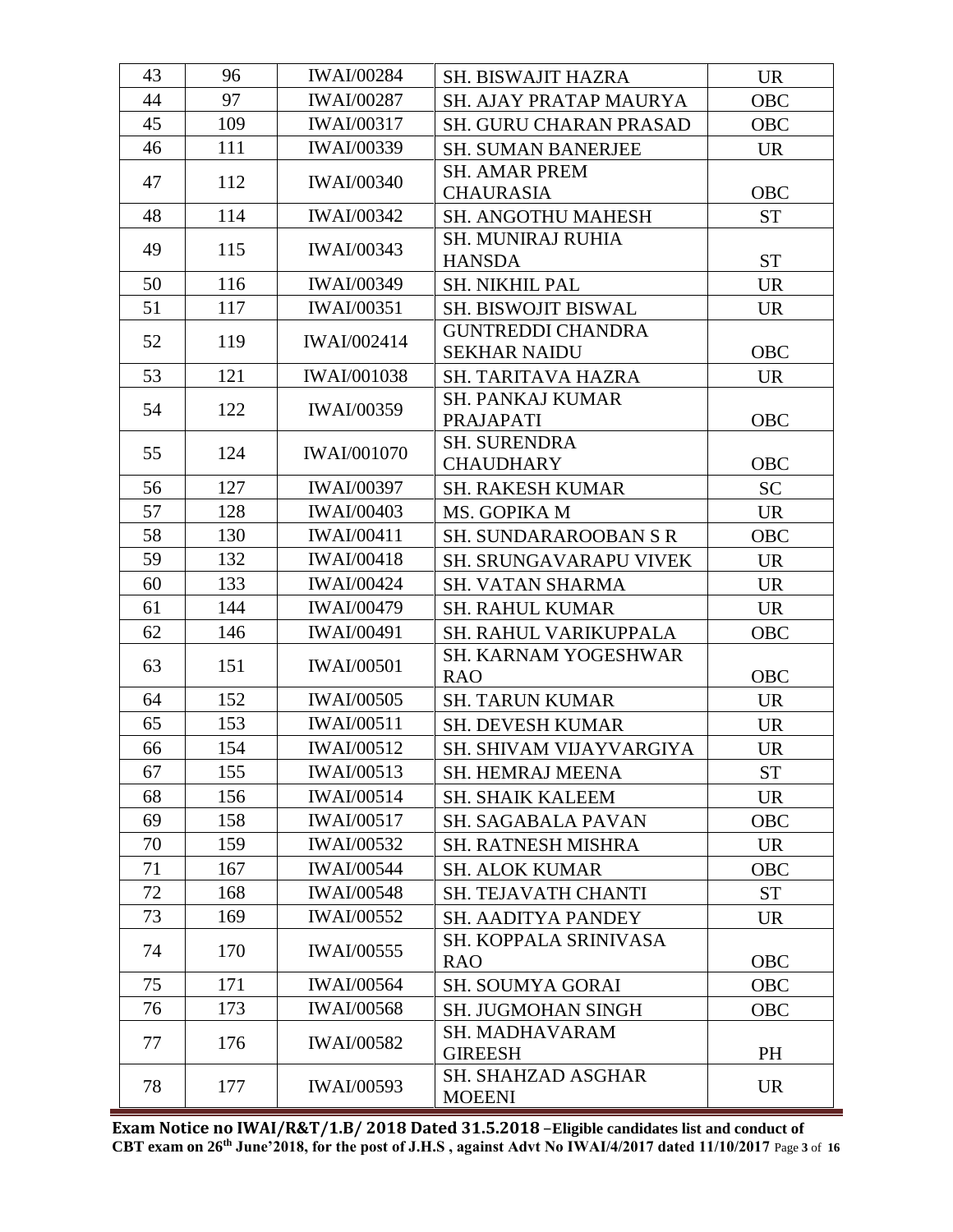| 79  | 178      | <b>IWAI/00595</b>  | <b>SH. IRSHAD AHMAD</b>                | <b>OBC</b> |
|-----|----------|--------------------|----------------------------------------|------------|
| 80  | 179      | <b>IWAI/00599</b>  | <b>SH. MOHIT YADAV</b>                 | <b>OBC</b> |
| 81  | 180      | <b>IWAI/00764</b>  | <b>MS. SARAH ANIL</b>                  | <b>UR</b>  |
| 82  | 181      | <b>IWAI/00608</b>  | SH. AAKASH PUNDIR                      | <b>UR</b>  |
| 83  | 182      | <b>IWAI/00618</b>  | <b>SH. PRAVEEN CHARY K</b>             | <b>OBC</b> |
| 84  | 184      | <b>IWAI/00626</b>  | <b>SH. PRITESH KUMAR</b>               | OBC        |
| 85  | 185      | <b>IWAI/00629</b>  | <b>SH. K ANAND ACHARI</b>              | <b>OBC</b> |
| 86  | 187      | <b>IWAI/00639</b>  | <b>SH. SASHI SAURABH</b>               | OBC        |
| 87  | 188      | <b>IWAI/00643</b>  | <b>MS. DEEPA VARKEY</b>                | <b>UR</b>  |
| 88  | 205      | <b>IWAI/00697</b>  | <b>SH. HEMANT GUPTA</b>                | <b>UR</b>  |
| 89  | 214      | <b>IWAI/00723</b>  | <b>SH. GOVIND MOURYA</b>               | <b>OBC</b> |
| 90  | 215      | <b>IWAI/00741</b>  | <b>SH. VANKUDOTH MAHESH</b>            | <b>ST</b>  |
| 91  | 217/1156 | <b>IWAI/00753</b>  | <b>SH. DEEPAK DAS</b>                  | <b>UR</b>  |
| 92  | 220      | <b>IWAI/00773</b>  | <b>SH. SHAIK ISHAQ AHMED</b>           | <b>UR</b>  |
| 93  | 221      | <b>IWAI/00779</b>  | <b>SH. ANIRBAN DEY</b>                 | <b>UR</b>  |
| 94  | 222      | <b>IWAI/00793</b>  | <b>SH. RAJ KUMAR MAHATO</b>            | <b>OBC</b> |
| 95  | 223      | <b>IWAI/00982</b>  | <b>MS. AVANTIKA SINGH</b>              | <b>UR</b>  |
| 96  | 224      | <b>IWAI/00796</b>  | SH. RAHUL AGARWAL                      | <b>UR</b>  |
| 97  | 226/266  | <b>IWAI/00802</b>  | <b>SH. SHUVENDU DEB</b>                | <b>UR</b>  |
| 98  | 227      | <b>IWAI/00803</b>  | MS. PRATIKHYA MISHRA                   | <b>UR</b>  |
| 99  | 228      | <b>IWAI/00806</b>  | <b>SH. PUNIT KUMAR SINGH</b>           | <b>UR</b>  |
| 100 | 230      | <b>IWAI/00811</b>  | <b>SH. RITESH KUMAR VERMA</b>          | OBC        |
| 101 | 232      | <b>IWAI/00819</b>  | SH. MOHIT GOSWAMI                      | <b>OBC</b> |
| 102 | 233      | <b>IWAI/00913</b>  | SH. JAY PRAKASH MAURYA                 | <b>OBC</b> |
| 103 | 235      | <b>IWAI/00843</b>  | SH. BANDRAVALLI SATISH<br><b>KUMAR</b> | <b>UR</b>  |
| 104 | 237      | <b>IWAI/00848</b>  | <b>SH. NEERAJ PAUL</b>                 | <b>OBC</b> |
| 105 | 239      | <b>IWAI/00907</b>  | <b>SH. SHIBASISH DAS</b>               | <b>UR</b>  |
| 106 | 241      | <b>IWAI/00862</b>  | SH. RAMAJEYAM                          | <b>SC</b>  |
| 107 | 242      | <b>IWAI/00875</b>  | SH. PRASANN SAMADHIYA                  | <b>UR</b>  |
| 108 | 243      | <b>IWAI/00881</b>  | <b>SH. CHOWAN</b><br>YASHWANTHRAO      | <b>OBC</b> |
| 109 | 244/886  | <b>IWAI/003002</b> | <b>SH. MARISELVAM M</b>                | <b>SC</b>  |
| 110 | 247      | <b>IWAI/00892</b>  | <b>SH. SANJAY KUMAR SAW</b>            | <b>OBC</b> |
| 111 | 248      | <b>IWAI/003094</b> | SH. AKASH OJHA                         | <b>UR</b>  |
| 112 | 250      | <b>IWAI/00901</b>  | <b>SH. ABHISHEK KUMAR</b>              | <b>SC</b>  |
| 113 | 252      | <b>IWAI/00909</b>  | SH. SUMEET SURENDRA<br><b>PATIL</b>    | <b>UR</b>  |
| 114 | 256      | <b>IWAI/00918</b>  | SH. MANU SRIVASTAVA                    | <b>UR</b>  |
| 115 | 259      | <b>IWAI/00935</b>  | <b>SH. RAMESH M</b>                    | <b>OBC</b> |
| 116 | 260      | <b>IWAI/00937</b>  | <b>SH. VENKADESH S</b>                 | <b>OBC</b> |
| 117 | 261      | <b>IWAI/00939</b>  | <b>SH. SHAIK ASIF</b>                  | <b>UR</b>  |
| 118 | 262      | <b>IWAI/00940</b>  | SH. MADOJU RANJITH<br><b>KUMAR</b>     | <b>OBC</b> |

**Exam Notice no IWAI/R&T/1.B/ 2018 Dated 31.5.2018** –**Eligible candidates list and conduct of CBT exam on 26th June'2018, for the post of J.H.S , against Advt No IWAI/4/2017 dated 11/10/2017** Page **4** of **16**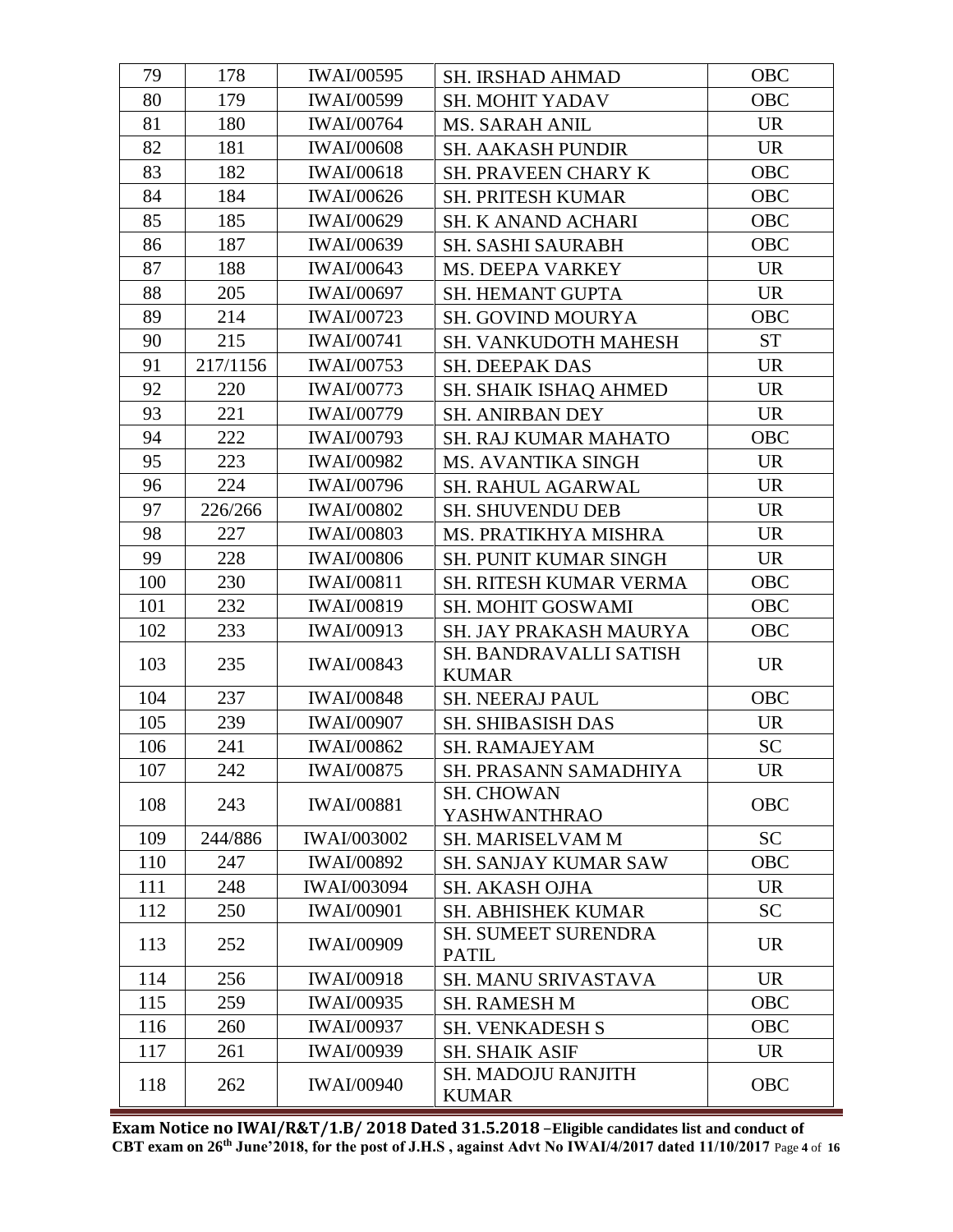| 119 | 263 | <b>IWAI/00923</b>  | <b>SH. DARSHAN S</b>                                  | <b>OBC</b> |
|-----|-----|--------------------|-------------------------------------------------------|------------|
| 120 | 267 | <b>IWAI/00953</b>  | <b>SH. SAURABH SINGH</b>                              | <b>UR</b>  |
| 121 | 270 | <b>IWAI/00967</b>  | <b>SH. ASHWINKUMAR M</b>                              | <b>OBC</b> |
| 122 | 271 | <b>IWAI/00969</b>  | SH. KRISHNA GOPAL<br><b>SHARMA</b>                    | <b>UR</b>  |
| 123 | 272 | <b>IWAI/00972</b>  | SH. SAURABH TRIPATHI                                  | <b>UR</b>  |
| 124 | 275 | <b>IWAI/00978</b>  | <b>SH. ANKIT VERMA</b>                                | <b>UR</b>  |
| 125 | 278 | <b>IWAI/00983</b>  | SH. NAKIREKANTI GANESH                                | OBC        |
| 126 | 280 | <b>IWAI/00988</b>  | <b>SH. RUPAYAN LAHIRI</b>                             | <b>UR</b>  |
| 127 | 283 | <b>IWAI/00997</b>  | <b>SH. SANEESH V B</b>                                | <b>SC</b>  |
| 128 | 284 | <b>IWAI/001001</b> | SH. SHARDENDU SINGH<br><b>SAJWAN</b>                  | <b>UR</b>  |
| 129 | 285 | <b>IWAI/001002</b> | <b>SH. MEENA</b><br>SHAILENDRAKUMAR<br><b>RAMHARI</b> | <b>ST</b>  |
| 130 | 286 | <b>IWAI/001004</b> | <b>SH. PRASHANT KUMAR</b>                             | <b>ST</b>  |
| 131 | 290 | <b>IWAI/001020</b> | <b>SH. RANVEER DEHARU</b>                             | <b>OBC</b> |
| 132 | 293 | IWAI/001033        | <b>SH. ASHWANI PAL</b>                                | OBC        |
| 133 | 303 | <b>IWAI/001071</b> | <b>SH. SUNIL KUMAR</b>                                | <b>OBC</b> |
| 134 | 306 | <b>IWAI/001078</b> | <b>SH. ABHISHEK KUMAR</b>                             | <b>ST</b>  |
| 135 | 310 | <b>IWAI/001106</b> | <b>SH. AMIT</b>                                       | <b>UR</b>  |
| 136 | 311 | <b>IWAI/001108</b> | <b>SH. JAYESH PATIDAR</b>                             | <b>UR</b>  |
| 137 | 313 | <b>IWAI/001110</b> | <b>SH. LOKESH KUMAR</b>                               | <b>UR</b>  |
| 138 | 315 | IWAI/001115        | <b>SH. KUNAL BANGA</b>                                | <b>UR</b>  |
| 139 | 316 | <b>IWAI/001122</b> | <b>SH. DHARMVEER</b>                                  | <b>UR</b>  |
| 140 | 321 | <b>IWAI/001130</b> | <b>SH. DEBRAJ PAL</b>                                 | <b>UR</b>  |
| 141 | 329 | IWAI/001157        | SH. BALUSUPATI KESAVA<br><b>SREE RAGHAVENDRAN</b>     | <b>OBC</b> |
| 142 | 333 | <b>IWAI/001172</b> | <b>SH. GOLI SRINIVASULU</b>                           | <b>OBC</b> |
| 143 | 335 | IWAI/001178        | SH. SOURABH KUMAR                                     | <b>SC</b>  |
| 144 | 336 | <b>IWAI/001180</b> | SH. AMAN KUMAR SANTOSH                                | <b>OBC</b> |
| 145 | 349 | <b>IWAI/001227</b> | <b>SH. VIKAS KUMAR</b>                                | <b>OBC</b> |
| 146 | 350 | IWAI/001237        | <b>SH. MUNAVATH</b><br><b>SHANTHIKUMAR</b>            | <b>ST</b>  |
| 147 | 353 | IWAI/001255        | <b>SH. SUMIT DEY</b>                                  | <b>UR</b>  |
| 148 | 355 | <b>IWAI/001270</b> | SH. MAHENDRA SHARMA                                   | <b>UR</b>  |
| 149 | 356 | IWAI/003395        | <b>SH. DEBASHIS BARMAN</b>                            | <b>SC</b>  |
| 150 | 359 | IWAI/001295        | <b>SH. ANUPOJU</b><br>SADANANDAM                      | <b>OBC</b> |
| 151 | 360 | <b>IWAI/001298</b> | <b>SH. VALUROUTHU</b><br><b>CHINARAYUDU</b>           | <b>OBC</b> |
| 152 | 361 | <b>IWAI/001300</b> | SH. DEVARAPALLI DINESH<br><b>CHANDRA</b>              | <b>SC</b>  |
| 153 | 363 | <b>IWAI/001310</b> | <b>SH. INAMUL HUSSAIN</b>                             | <b>UR</b>  |
|     |     |                    |                                                       |            |

**Exam Notice no IWAI/R&T/1.B/ 2018 Dated 31.5.2018** –**Eligible candidates list and conduct of CBT exam on 26th June'2018, for the post of J.H.S , against Advt No IWAI/4/2017 dated 11/10/2017** Page **5** of **16**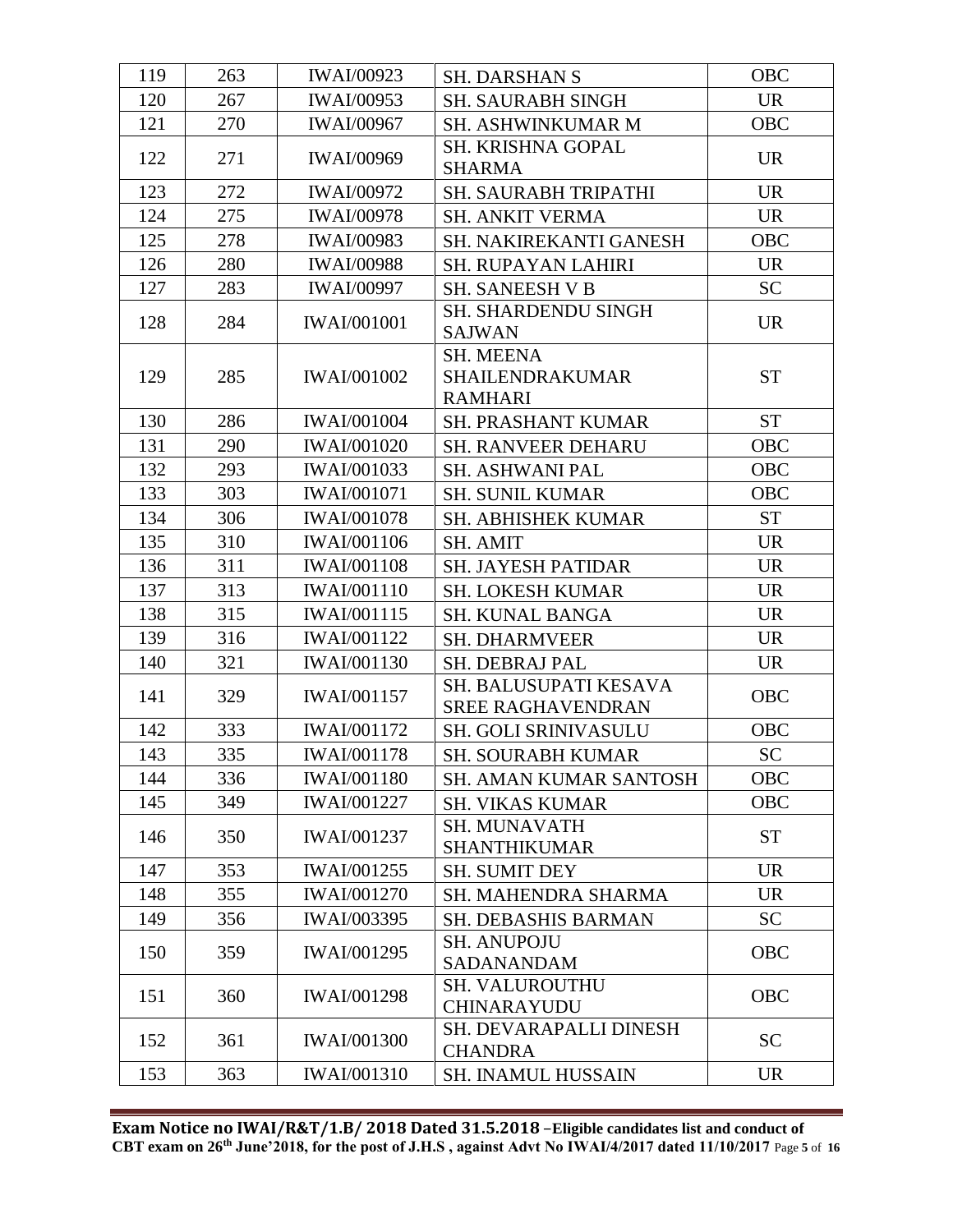| 154 | 365 | IWAI/001313        | SH. SYED SHAHUL HAMEED                        | <b>UR</b>  |
|-----|-----|--------------------|-----------------------------------------------|------------|
| 155 | 369 | <b>IWAI/001332</b> | <b>SH. TALWAR SHRAVAN</b>                     | <b>SC</b>  |
|     |     |                    | <b>KUMAR</b>                                  |            |
| 156 | 370 | <b>IWAI/001333</b> | <b>SH. VELUGU NARENDAR</b>                    | <b>ST</b>  |
| 157 | 374 | IWAI/001346        | SH. KAILASH PRAKASH                           | <b>SC</b>  |
| 158 | 375 | <b>IWAI/001348</b> | <b>SH. MUKUL SAIN</b>                         | <b>OBC</b> |
| 159 | 380 | IWAI/001373        | <b>SH. PRAVESH KUMAR</b>                      | <b>SC</b>  |
| 160 | 381 | <b>IWAI/001380</b> | <b>SH. TOUFIC ASLAM</b>                       | <b>OBC</b> |
| 161 | 383 | IWAI/001383        | SH. ABHIJEET ANKUSH<br><b>GHORPADE</b>        | <b>UR</b>  |
| 162 | 385 | <b>IWAI/001404</b> | <b>SH. NARRA YESAIAH</b>                      | <b>OBC</b> |
| 163 | 386 | <b>IWAI/001405</b> | SH. MAN SINGH MEENA                           | <b>ST</b>  |
| 164 | 387 | <b>IWAI/001407</b> | <b>SH. VIPUL ANAND</b>                        | <b>UR</b>  |
| 165 | 388 | <b>IWAI/001408</b> | <b>MS. PALLAVI NAMDEO</b>                     | <b>OBC</b> |
| 166 | 389 | <b>IWAI/001410</b> | <b>SH. AMIT PAL</b>                           | <b>OBC</b> |
| 167 | 398 | <b>IWAI/001422</b> | SH. ABISHANK CHOUDHURY                        | <b>UR</b>  |
| 168 | 399 | <b>IWAI/001427</b> | <b>SH.AJAY KUMAR MEENA</b>                    | <b>ST</b>  |
| 169 | 403 | <b>IWAI/001440</b> | <b>SH. ARPIT KUMAR</b>                        | <b>SC</b>  |
| 170 | 404 | <b>IWAI/001442</b> | <b>MS. FATEMA MURTUZA</b><br><b>KOHDAWALA</b> | <b>UR</b>  |
| 171 | 405 | <b>IWAI/001444</b> | <b>SH. SANAD KUMAR SINGH</b>                  | <b>UR</b>  |
| 172 | 407 | <b>IWAI/001448</b> | <b>SH. MUKESH KUMAR</b>                       | <b>ST</b>  |
| 173 | 408 | <b>IWAI/001452</b> | MS. HEMALATA BHARATI                          | <b>UR</b>  |
| 174 | 410 | <b>IWAI/001460</b> | SH. ADITYA MAURYA                             | <b>OBC</b> |
| 175 | 413 | <b>IWAI/001468</b> | <b>SH. BANDAVATH SREENU</b>                   | <b>ST</b>  |
| 176 | 414 | <b>IWAI/001469</b> | <b>SH. BOYA RAMUDU</b>                        | <b>OBC</b> |
| 177 | 417 | <b>IWAI/001479</b> | <b>MS. BALJINDER KAUR</b>                     | <b>UR</b>  |
| 178 | 420 | <b>IWAI/001483</b> | SH. KAMISHETTI<br><b>RAMAKRISHNA</b>          | <b>OBC</b> |
| 179 | 421 | IWAI/001485        | SH. ASIR IMMANUVEL                            | OBC        |
| 180 | 423 | <b>IWAI/001491</b> | <b>SH. VIVEK KUMAR BIND</b>                   | OBC        |
| 181 | 430 | <b>IWAI/001502</b> | <b>SH. SHUBHAM YADAV</b>                      | <b>OBC</b> |
| 182 | 431 | <b>IWAI/001503</b> | <b>SH. SATTI ANIL</b>                         | <b>SC</b>  |
| 183 | 434 | <b>IWAI/001509</b> | <b>SH. RAKESH RANJAN</b>                      | <b>ST</b>  |
| 184 | 438 | <b>IWAI/001534</b> | <b>SH. RITIN KUMAR</b>                        | <b>SC</b>  |
| 185 | 439 | IWAI/001536        | <b>SH. ANKIT ANAND</b>                        | <b>OBC</b> |
| 186 | 440 | <b>IWAI/001546</b> | <b>SH. FASIL K</b>                            | OBC        |
| 187 | 443 | <b>IWAI/001554</b> | <b>SH.RAJAT KUMAR BAGAL</b>                   | <b>ST</b>  |
| 188 | 449 | <b>IWAI/001582</b> | <b>SH. VADITHE PREM KUMAR</b><br><b>NAIK</b>  | <b>ST</b>  |
| 189 | 453 | <b>IWAI/001598</b> | <b>SH. BEERELLA RAJESH</b>                    | <b>SC</b>  |
| 190 | 457 | <b>IWAI/001618</b> | <b>SH. ANKINAPALLI</b><br>DAYAKAR REDDY       | <b>UR</b>  |
| 191 | 458 | <b>IWAI/001624</b> | SH. MUPPERA RAVITEJA                          | <b>UR</b>  |

**Exam Notice no IWAI/R&T/1.B/ 2018 Dated 31.5.2018** –**Eligible candidates list and conduct of CBT exam on 26th June'2018, for the post of J.H.S , against Advt No IWAI/4/2017 dated 11/10/2017** Page **6** of **16**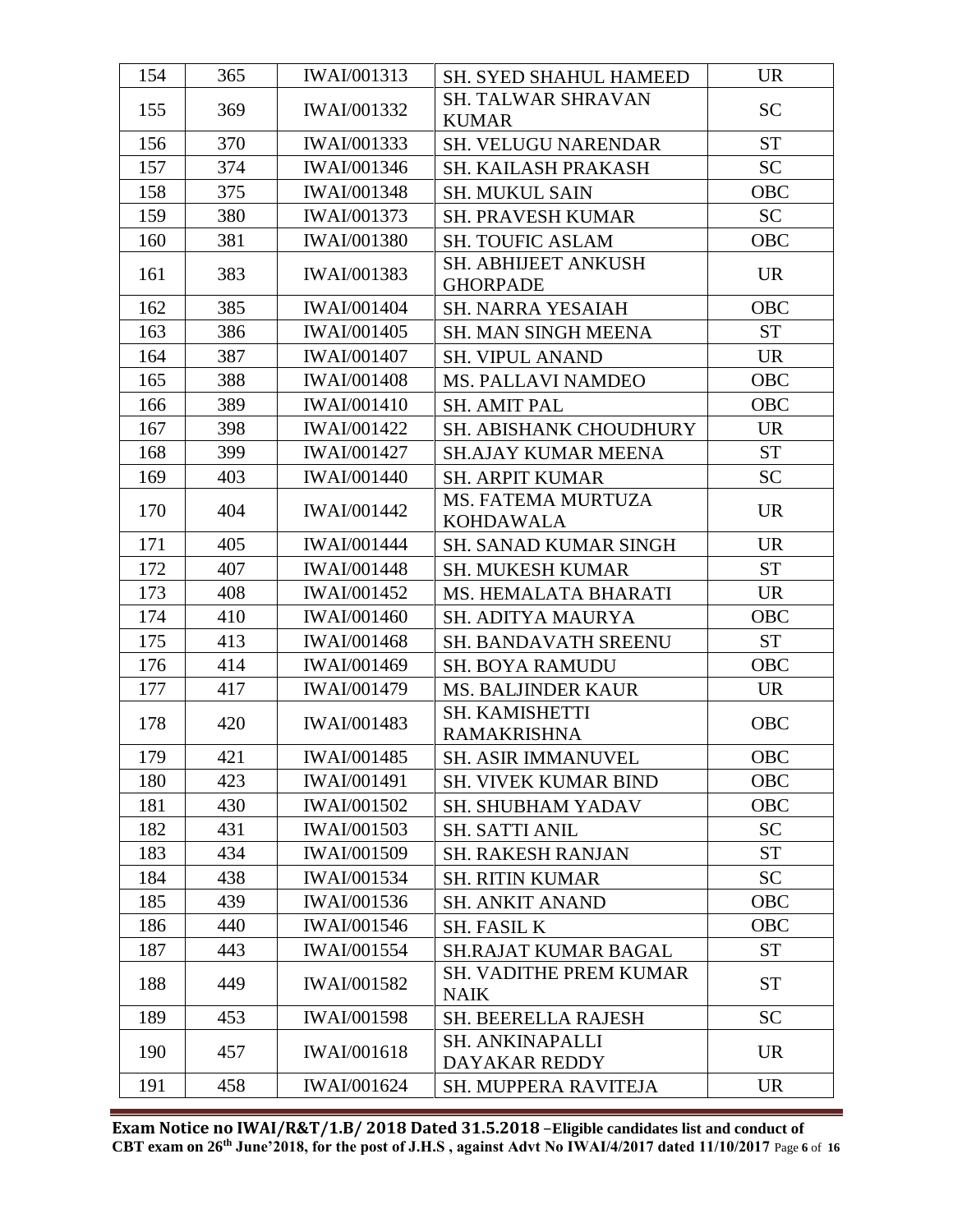| 192 | 459     | IWAI/001633        | <b>SH. JEEVAN RAMU MEHER</b>                                    | <b>OBC</b> |
|-----|---------|--------------------|-----------------------------------------------------------------|------------|
| 193 | 462     | <b>IWAI/001659</b> | <b>SH. SUNIL SHARMA</b>                                         | <b>UR</b>  |
| 194 | 463     | <b>IWAI/001680</b> | <b>MS. ANAMIKA YADAV</b>                                        | <b>OBC</b> |
| 195 | 465     | IWAI/001683        | SH. DINESH KUMAR PAL                                            | OBC        |
| 196 | 466     | <b>IWAI/001684</b> | <b>SH. INDRAJEET PAL</b>                                        | <b>OBC</b> |
| 197 | 467     | <b>IWAI/001691</b> | <b>SH. RAVI RANJAN KUMAR</b>                                    | <b>UR</b>  |
| 198 | 473     | IWAI/001702        | <b>SH. SHYAM SUNDER</b><br><b>SHARMA</b>                        | <b>OBC</b> |
| 199 | 478     | <b>IWAI/001713</b> | <b>SH. KRISHNA MOHAN</b><br><b>KUMAR</b>                        | <b>SC</b>  |
| 200 | 479     | <b>IWAI/001715</b> | <b>SH. UTKARSH SRIVASTAV</b>                                    | <b>UR</b>  |
| 201 | 484/665 | IWAI/002318        | <b>SH. MOHIT SHARMA</b>                                         | <b>UR</b>  |
| 202 | 487     | <b>IWAI/001751</b> | SH. ABHILEKH RAJ                                                | <b>SC</b>  |
| 203 | 489     | <b>IWAI/001758</b> | <b>SH. NENAVATH SHEKER</b>                                      | <b>ST</b>  |
| 204 | 498     | <b>IWAI/002351</b> | <b>SH. VISHAL ARUN</b>                                          | <b>UR</b>  |
| 205 | 500     | <b>IWAI/001791</b> | <b>SH. SANJOY DAS</b>                                           | <b>SC</b>  |
| 206 | 505     | IWAI/001799        | <b>SH. SAI ASHOKRAO</b><br><b>KONDLEKAR</b>                     | OBC        |
| 207 | 506     | <b>IWAI/002393</b> | <b>SH.RAHUL RITURAJ</b>                                         | <b>OBC</b> |
| 208 | 515     | <b>IWAI/001827</b> | SH. AKSHAY KARMAKAR                                             | <b>OBC</b> |
| 209 | 518     | <b>IWAI/001844</b> | <b>SH. ROBINSON KUMAR</b><br><b>CHAUDHARY</b>                   | <b>SC</b>  |
| 210 | 519     | <b>IWAI/001847</b> | SH. ABHINEET GODAYAL                                            | <b>UR</b>  |
| 211 | 520     | <b>IWAI/001852</b> | <b>SH. CHANDRA MOULIKS</b>                                      | <b>UR</b>  |
| 212 | 522     | <b>IWAI/001854</b> | SH. CHANDER PRAKASH<br><b>MEENA</b>                             | <b>ST</b>  |
| 213 | 524     | <b>IWAI/001859</b> | <b>SH. RAHUL R G</b>                                            | <b>UR</b>  |
| 214 | 525     | <b>IWAI/001862</b> | SH. SANTOSH KUMAR SINHA                                         | <b>OBC</b> |
| 215 | 528     | <b>IWAI/001870</b> | <b>SH. MANISH</b><br><b>SHRIUTTAMCHAND</b><br><b>KHANDELWAL</b> | <b>UR</b>  |
| 216 | 529     | <b>IWAI/001871</b> | <b>SH. SAMSANI SIVA RAMA</b><br><b>PRASAD</b>                   | <b>OBC</b> |
| 217 | 532     | <b>IWAI/002173</b> | <b>SH. ANWAR ALI KHAN</b>                                       | <b>UR</b>  |
| 218 | 533     | <b>IWAI/001880</b> | <b>SH. PARAG TIWARI</b>                                         | <b>UR</b>  |
| 219 | 534     | <b>IWAI/002181</b> | <b>SH. ANAS ALI KHAN</b>                                        | <b>UR</b>  |
| 220 | 538     | <b>IWAI/001896</b> | <b>SH. ARUN CHANOTRA</b>                                        | <b>OBC</b> |
| 221 | 539     | <b>IWAI/001898</b> | <b>SH. NAVIN KUMAR SAHU</b>                                     | <b>OBC</b> |
| 222 | 540     | <b>IWAI/001901</b> | <b>SH. ANKESHIT SRIVASTAVA</b>                                  | <b>UR</b>  |
| 223 | 544     | <b>IWAI/001918</b> | <b>SH. ENAMALA RAJKUMAR</b>                                     | <b>UR</b>  |
| 224 | 545     | <b>IWAI/001920</b> | <b>SH. AATISH KUMAR</b>                                         | <b>UR</b>  |
| 225 | 547     | <b>IWAI/001922</b> | MS. ARYA ML                                                     | <b>UR</b>  |
| 226 | 548     | IWAI/001929        | <b>SH. MERVIN EALIYAS</b><br><b>MATHEWS</b>                     | <b>UR</b>  |
|     |         |                    |                                                                 |            |

**Exam Notice no IWAI/R&T/1.B/ 2018 Dated 31.5.2018** –**Eligible candidates list and conduct of CBT exam on 26th June'2018, for the post of J.H.S , against Advt No IWAI/4/2017 dated 11/10/2017** Page **7** of **16**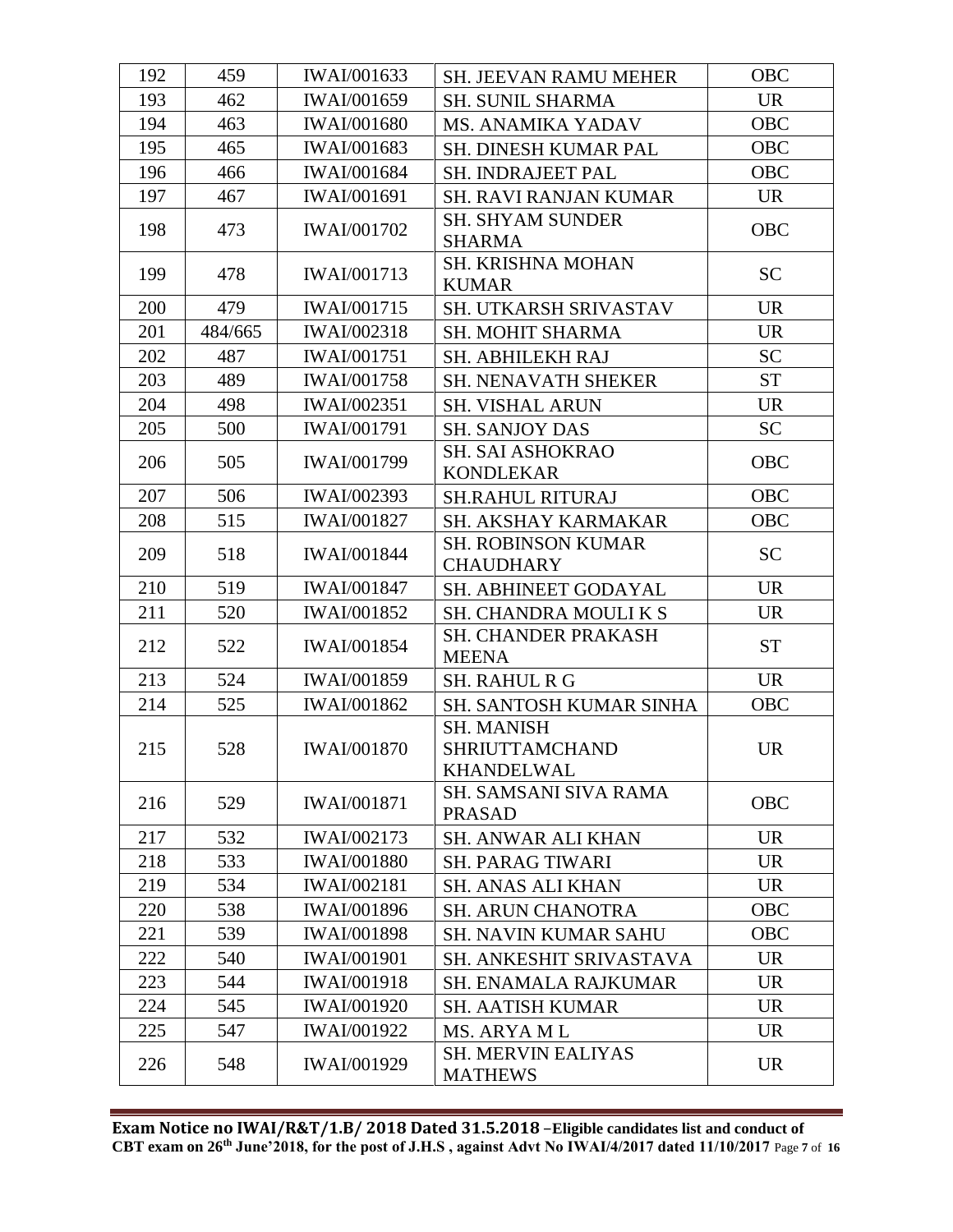| 227 | 549 | <b>IWAI/001930</b> | <b>SH. BRIJESH KUMAR</b>                     | <b>SC</b>  |
|-----|-----|--------------------|----------------------------------------------|------------|
| 228 | 550 | <b>IWAI/001932</b> | SH. DEEPAK                                   | <b>UR</b>  |
| 229 | 551 | <b>IWAI/001935</b> | <b>SH. NIKHIL RAI ANAND</b>                  | <b>SC</b>  |
| 230 | 556 | <b>IWAI/001958</b> | <b>SH. HARISH KUMAR</b>                      | <b>SC</b>  |
| 231 | 557 | IWAI/001966        | SH. SIVARAMAKRISHNAN. G                      | <b>SC</b>  |
| 232 | 558 | <b>IWAI/001968</b> | <b>GULAMMOHIYUDDIN</b><br>MUNTAZIMODDIN KAZI | <b>UR</b>  |
| 233 | 562 | IWAI/001983        | SH. JALADANKI SASIDHAR                       | <b>UR</b>  |
| 234 | 564 | <b>IWAI/001971</b> | <b>SH. GULIVINDALA DINESH</b>                | <b>OBC</b> |
| 235 | 567 | <b>IWAI/001999</b> | <b>SH. DANISH SHAMIM</b>                     | <b>UR</b>  |
| 236 | 572 | <b>IWAI/002953</b> | MS. PRACHEE GUPTA                            | <b>UR</b>  |
| 237 | 573 | IWAI/002013        | SH. MUSTAFIJUR RAHAMAN                       | OBC        |
| 238 | 576 | <b>IWAI/002025</b> | <b>SH. PAVAN KUMAR</b>                       | OBC        |
| 239 | 577 | <b>IWAI/002030</b> | <b>SH. ANURAG TRIPATHI</b>                   | <b>UR</b>  |
| 240 | 578 | <b>IWAI/002032</b> | <b>SH. JAI PRATAP</b>                        | OBC        |
| 241 | 580 | <b>IWAI/002036</b> | <b>SH. ANKIT</b>                             | <b>ST</b>  |
| 242 | 581 | <b>IWAI/002037</b> | <b>SH. ANKIT SHARMA</b>                      | <b>UR</b>  |
| 243 | 582 | <b>IWAI/002038</b> | <b>SH. RANJAY PRASAD</b>                     | <b>ST</b>  |
| 244 | 583 | <b>IWAI/002041</b> | SH. MOHAMMAD MUJAHID<br><b>SIDDIQUI</b>      | <b>UR</b>  |
| 245 | 586 | <b>IWAI/002048</b> | <b>SH. KEHAR SINGH MEENA</b>                 | <b>ST</b>  |
| 246 | 588 | <b>IWAI/002051</b> | <b>SH. SHOURABH JAIN</b>                     | <b>UR</b>  |
| 247 | 589 | IWAI/002052        | SH. LALIT KUMAR MALI                         | <b>OBC</b> |
| 248 | 591 | <b>IWAI/002062</b> | <b>SH. PRABHANSHU BISHT</b>                  | <b>UR</b>  |
| 249 | 592 | <b>IWAI/002063</b> | SH. SIVAGURUNATHAN M                         | OBC        |
| 250 | 594 | IWAI/002891        | SH. ABHISHEK YADAV                           | <b>OBC</b> |
| 251 | 595 | <b>IWAI/002074</b> | <b>SH. SANJAY KUMAR MISHRA</b>               | <b>UR</b>  |
| 252 | 596 | <b>IWAI/002075</b> | <b>SH. MANISH</b>                            | <b>SC</b>  |
| 253 | 597 | <b>IWAI/002082</b> | <b>SH.HOMENDRA SINGH</b>                     | <b>SC</b>  |
| 254 | 601 | <b>IWAI/002094</b> | <b>SH. RAGIL RAMESH NAIR</b>                 | <b>UR</b>  |
| 255 | 603 | <b>IWAI/002102</b> | <b>SH. BAIPALLI INOD KUMAR</b>               | OBC        |
| 256 | 605 | <b>IWAI/002111</b> | <b>SH. ABDUL SATTAR</b>                      | <b>UR</b>  |
| 257 | 609 | IWAI/002119        | MS. PENDEM SRI NAGASAI<br>PUSHPARANI         | <b>OBC</b> |
| 258 | 610 | <b>IWAI/002122</b> | <b>SH. SOVENDRA KUMAR</b>                    | <b>SC</b>  |
| 259 | 611 | IWAI/002133        | SH. VELUGUBANTLA JYOTHI<br><b>SRINIVAS</b>   | <b>UR</b>  |
| 260 | 612 | IWAI/002136        | <b>SH. HARENDRA KUMAR</b>                    | <b>SC</b>  |
| 261 | 614 | <b>IWAI/002150</b> | <b>SH. ASHISH KUMAR MEENA</b>                | <b>ST</b>  |
| 262 | 615 | <b>IWAI/002151</b> | <b>SH. DEVENDRA KUMAR</b><br>TIWARI          | <b>UR</b>  |
| 263 | 616 | <b>IWAI/002152</b> | <b>SH. KAMESHWAR TYAGI</b>                   | <b>UR</b>  |
| 264 | 618 | <b>IWAI/002155</b> | <b>SH. SHUBHAM AHIRWAR</b>                   | <b>SC</b>  |
| 265 | 620 | IWAI/002160        | SH. ABHISHEK SINGH                           | <b>UR</b>  |

**Exam Notice no IWAI/R&T/1.B/ 2018 Dated 31.5.2018** –**Eligible candidates list and conduct of CBT exam on 26th June'2018, for the post of J.H.S , against Advt No IWAI/4/2017 dated 11/10/2017** Page **8** of **16**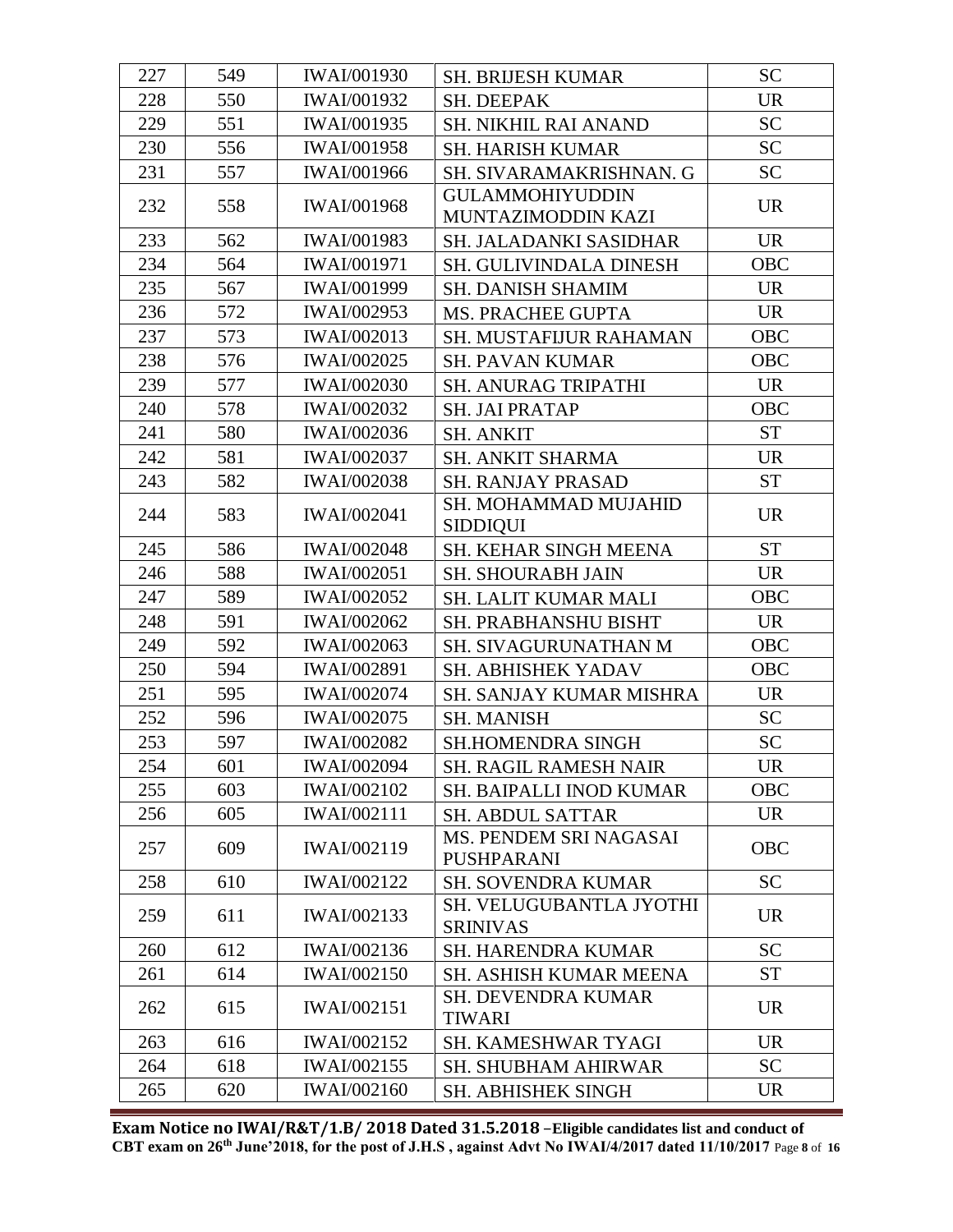| 621<br>266<br><b>IWAI/002161</b><br><b>UR</b><br>MS. SWATI SHARMA<br>622<br>267<br><b>IWAI/002168</b><br><b>UR</b><br><b>SH. PRAKASH</b><br>268<br>624<br>IWAI/002687<br><b>UR</b><br><b>SH. SHUBHAM GHOSAL</b><br><b>SH. CHANDRA PRAKASH</b><br>269<br>626<br><b>IWAI/002180</b><br><b>UR</b><br><b>SINGARIA</b><br>270<br>628<br><b>OBC</b><br><b>IWAI/002182</b><br><b>SH. VIJAY KUMAR</b><br>271<br>630<br>IWAI/002184<br><b>UR</b><br><b>SH. MATA DEEN SINGH</b><br>272<br>633<br>IWAI/002188<br><b>UR</b><br><b>SH. PRATEEK SHREE</b><br>273<br>634<br>IWAI/002193<br><b>UR</b><br><b>SH. JISAN ALI</b><br>274<br>636<br>IWAI/002196<br><b>OBC</b><br><b>SH. SOMVEER</b><br>275<br>643<br><b>IWAI/002214</b><br><b>UR</b><br><b>SH. SUMIT KUMAR</b><br>SH. VAJRALA CHANDRA<br>276<br>646<br><b>IWAI/002221</b><br><b>UR</b><br><b>SEKHAR REDDY</b><br>648<br><b>OBC</b><br>277<br><b>IWAI/002224</b><br><b>SH. PRASIM N</b><br><b>MS. PALORAN SRUTHINA</b><br>649<br><b>OBC</b><br>278<br><b>IWAI/002228</b><br>PARRETSHRIDHAR<br>279<br>651<br><b>UR</b><br>IWAI/002236<br><b>SH. PRANTIK DAS</b><br>280<br>653<br>IWAI/002951<br><b>OBC</b><br><b>SH. HAME PRASATH A</b><br>281<br>654<br><b>SC</b><br><b>IWAI/002489</b><br><b>SH. SHUNMUGARAJ A</b><br>OBC<br>282<br>655<br>IWAI/002253<br>SH. SAKET CHANDRAKAR<br><b>SH. DHIRENDRA</b><br>283<br>657<br>IWAI/002258<br><b>OBC</b><br><b>CHOURASIA</b><br><b>OBC</b><br>284<br>658<br>IWAI/002264<br>SH. LALIT MOHAN NEGI<br>285<br><b>OBC</b><br>659<br>IWAI/002269<br>SH. MD WALI QUADRI<br><b>SH. NARENDRA KUMAR</b><br>286<br>IWAI/002274<br><b>ST</b><br>661<br><b>MEENA</b><br><b>ST</b><br>662<br>287<br><b>IWAI/002290</b><br>SH. ASHISH KUMAR MEENA<br>288<br><b>SC</b><br>668<br>IWAI/002326<br><b>SH. RAM BABU</b><br><b>SC</b><br>289<br>669<br>IWAI/002328<br><b>SH. BEJJANKI RAMESH</b><br>290<br><b>IWAI/002329</b><br>670<br><b>OBC</b><br><b>SH. RAVADA SURESH</b><br>291<br>OBC<br>671<br><b>IWAI/002330</b><br>MS. POOJA<br><b>MS. CHINMAYEE</b><br>292<br><b>UR</b><br>672<br><b>IWAI/002334</b><br><b>BISWAKALYANI</b><br>293<br>674<br><b>OBC</b><br><b>IWAI/002338</b><br><b>MS. RAVILATA CHOUDHARY</b><br>676/683/<br>294<br><b>ST</b><br>IWAI/002342<br>702<br><b>SH. AJAY KUMAR MEENA</b><br><b>ST</b><br>295<br>679<br><b>IWAI/002347</b><br><b>SH. SURYADATTA Y N</b><br><b>ST</b><br>296<br><b>IWAI/002362</b><br>686<br><b>SH. PAWAR PAVANKUMAR</b><br><b>SC</b><br>297<br>687<br>IWAI/002369<br><b>SH. PRADEEP KUMAR</b><br>298<br>OBC<br><b>IWAI/002372</b><br>688<br><b>SH. RAJKISHOR KUMAR</b><br>299<br>OBC<br>IWAI/002376<br>689<br><b>SH. ANUPAM GHOSH</b><br>300<br>OBC<br><b>IWAI/002390</b><br>693<br><b>SH. UMA SHANKAR</b><br><b>SH. GANESH KUMAR</b><br>301<br>IWAI/002392<br><b>UR</b><br>695<br><b>PANDEY</b> |  |  |  |
|----------------------------------------------------------------------------------------------------------------------------------------------------------------------------------------------------------------------------------------------------------------------------------------------------------------------------------------------------------------------------------------------------------------------------------------------------------------------------------------------------------------------------------------------------------------------------------------------------------------------------------------------------------------------------------------------------------------------------------------------------------------------------------------------------------------------------------------------------------------------------------------------------------------------------------------------------------------------------------------------------------------------------------------------------------------------------------------------------------------------------------------------------------------------------------------------------------------------------------------------------------------------------------------------------------------------------------------------------------------------------------------------------------------------------------------------------------------------------------------------------------------------------------------------------------------------------------------------------------------------------------------------------------------------------------------------------------------------------------------------------------------------------------------------------------------------------------------------------------------------------------------------------------------------------------------------------------------------------------------------------------------------------------------------------------------------------------------------------------------------------------------------------------------------------------------------------------------------------------------------------------------------------------------------------------------------------------------------------------------------------------------------------------------------------------------------------------------------------------------------------------------------------------------------------------------------------------------------------------------------------------------------------------------------------------------------------------------------------------------------------------------------------------------------------------------------|--|--|--|
|                                                                                                                                                                                                                                                                                                                                                                                                                                                                                                                                                                                                                                                                                                                                                                                                                                                                                                                                                                                                                                                                                                                                                                                                                                                                                                                                                                                                                                                                                                                                                                                                                                                                                                                                                                                                                                                                                                                                                                                                                                                                                                                                                                                                                                                                                                                                                                                                                                                                                                                                                                                                                                                                                                                                                                                                                      |  |  |  |
|                                                                                                                                                                                                                                                                                                                                                                                                                                                                                                                                                                                                                                                                                                                                                                                                                                                                                                                                                                                                                                                                                                                                                                                                                                                                                                                                                                                                                                                                                                                                                                                                                                                                                                                                                                                                                                                                                                                                                                                                                                                                                                                                                                                                                                                                                                                                                                                                                                                                                                                                                                                                                                                                                                                                                                                                                      |  |  |  |
|                                                                                                                                                                                                                                                                                                                                                                                                                                                                                                                                                                                                                                                                                                                                                                                                                                                                                                                                                                                                                                                                                                                                                                                                                                                                                                                                                                                                                                                                                                                                                                                                                                                                                                                                                                                                                                                                                                                                                                                                                                                                                                                                                                                                                                                                                                                                                                                                                                                                                                                                                                                                                                                                                                                                                                                                                      |  |  |  |
|                                                                                                                                                                                                                                                                                                                                                                                                                                                                                                                                                                                                                                                                                                                                                                                                                                                                                                                                                                                                                                                                                                                                                                                                                                                                                                                                                                                                                                                                                                                                                                                                                                                                                                                                                                                                                                                                                                                                                                                                                                                                                                                                                                                                                                                                                                                                                                                                                                                                                                                                                                                                                                                                                                                                                                                                                      |  |  |  |
|                                                                                                                                                                                                                                                                                                                                                                                                                                                                                                                                                                                                                                                                                                                                                                                                                                                                                                                                                                                                                                                                                                                                                                                                                                                                                                                                                                                                                                                                                                                                                                                                                                                                                                                                                                                                                                                                                                                                                                                                                                                                                                                                                                                                                                                                                                                                                                                                                                                                                                                                                                                                                                                                                                                                                                                                                      |  |  |  |
|                                                                                                                                                                                                                                                                                                                                                                                                                                                                                                                                                                                                                                                                                                                                                                                                                                                                                                                                                                                                                                                                                                                                                                                                                                                                                                                                                                                                                                                                                                                                                                                                                                                                                                                                                                                                                                                                                                                                                                                                                                                                                                                                                                                                                                                                                                                                                                                                                                                                                                                                                                                                                                                                                                                                                                                                                      |  |  |  |
|                                                                                                                                                                                                                                                                                                                                                                                                                                                                                                                                                                                                                                                                                                                                                                                                                                                                                                                                                                                                                                                                                                                                                                                                                                                                                                                                                                                                                                                                                                                                                                                                                                                                                                                                                                                                                                                                                                                                                                                                                                                                                                                                                                                                                                                                                                                                                                                                                                                                                                                                                                                                                                                                                                                                                                                                                      |  |  |  |
|                                                                                                                                                                                                                                                                                                                                                                                                                                                                                                                                                                                                                                                                                                                                                                                                                                                                                                                                                                                                                                                                                                                                                                                                                                                                                                                                                                                                                                                                                                                                                                                                                                                                                                                                                                                                                                                                                                                                                                                                                                                                                                                                                                                                                                                                                                                                                                                                                                                                                                                                                                                                                                                                                                                                                                                                                      |  |  |  |
|                                                                                                                                                                                                                                                                                                                                                                                                                                                                                                                                                                                                                                                                                                                                                                                                                                                                                                                                                                                                                                                                                                                                                                                                                                                                                                                                                                                                                                                                                                                                                                                                                                                                                                                                                                                                                                                                                                                                                                                                                                                                                                                                                                                                                                                                                                                                                                                                                                                                                                                                                                                                                                                                                                                                                                                                                      |  |  |  |
|                                                                                                                                                                                                                                                                                                                                                                                                                                                                                                                                                                                                                                                                                                                                                                                                                                                                                                                                                                                                                                                                                                                                                                                                                                                                                                                                                                                                                                                                                                                                                                                                                                                                                                                                                                                                                                                                                                                                                                                                                                                                                                                                                                                                                                                                                                                                                                                                                                                                                                                                                                                                                                                                                                                                                                                                                      |  |  |  |
|                                                                                                                                                                                                                                                                                                                                                                                                                                                                                                                                                                                                                                                                                                                                                                                                                                                                                                                                                                                                                                                                                                                                                                                                                                                                                                                                                                                                                                                                                                                                                                                                                                                                                                                                                                                                                                                                                                                                                                                                                                                                                                                                                                                                                                                                                                                                                                                                                                                                                                                                                                                                                                                                                                                                                                                                                      |  |  |  |
|                                                                                                                                                                                                                                                                                                                                                                                                                                                                                                                                                                                                                                                                                                                                                                                                                                                                                                                                                                                                                                                                                                                                                                                                                                                                                                                                                                                                                                                                                                                                                                                                                                                                                                                                                                                                                                                                                                                                                                                                                                                                                                                                                                                                                                                                                                                                                                                                                                                                                                                                                                                                                                                                                                                                                                                                                      |  |  |  |
|                                                                                                                                                                                                                                                                                                                                                                                                                                                                                                                                                                                                                                                                                                                                                                                                                                                                                                                                                                                                                                                                                                                                                                                                                                                                                                                                                                                                                                                                                                                                                                                                                                                                                                                                                                                                                                                                                                                                                                                                                                                                                                                                                                                                                                                                                                                                                                                                                                                                                                                                                                                                                                                                                                                                                                                                                      |  |  |  |
|                                                                                                                                                                                                                                                                                                                                                                                                                                                                                                                                                                                                                                                                                                                                                                                                                                                                                                                                                                                                                                                                                                                                                                                                                                                                                                                                                                                                                                                                                                                                                                                                                                                                                                                                                                                                                                                                                                                                                                                                                                                                                                                                                                                                                                                                                                                                                                                                                                                                                                                                                                                                                                                                                                                                                                                                                      |  |  |  |
|                                                                                                                                                                                                                                                                                                                                                                                                                                                                                                                                                                                                                                                                                                                                                                                                                                                                                                                                                                                                                                                                                                                                                                                                                                                                                                                                                                                                                                                                                                                                                                                                                                                                                                                                                                                                                                                                                                                                                                                                                                                                                                                                                                                                                                                                                                                                                                                                                                                                                                                                                                                                                                                                                                                                                                                                                      |  |  |  |
|                                                                                                                                                                                                                                                                                                                                                                                                                                                                                                                                                                                                                                                                                                                                                                                                                                                                                                                                                                                                                                                                                                                                                                                                                                                                                                                                                                                                                                                                                                                                                                                                                                                                                                                                                                                                                                                                                                                                                                                                                                                                                                                                                                                                                                                                                                                                                                                                                                                                                                                                                                                                                                                                                                                                                                                                                      |  |  |  |
|                                                                                                                                                                                                                                                                                                                                                                                                                                                                                                                                                                                                                                                                                                                                                                                                                                                                                                                                                                                                                                                                                                                                                                                                                                                                                                                                                                                                                                                                                                                                                                                                                                                                                                                                                                                                                                                                                                                                                                                                                                                                                                                                                                                                                                                                                                                                                                                                                                                                                                                                                                                                                                                                                                                                                                                                                      |  |  |  |
|                                                                                                                                                                                                                                                                                                                                                                                                                                                                                                                                                                                                                                                                                                                                                                                                                                                                                                                                                                                                                                                                                                                                                                                                                                                                                                                                                                                                                                                                                                                                                                                                                                                                                                                                                                                                                                                                                                                                                                                                                                                                                                                                                                                                                                                                                                                                                                                                                                                                                                                                                                                                                                                                                                                                                                                                                      |  |  |  |
|                                                                                                                                                                                                                                                                                                                                                                                                                                                                                                                                                                                                                                                                                                                                                                                                                                                                                                                                                                                                                                                                                                                                                                                                                                                                                                                                                                                                                                                                                                                                                                                                                                                                                                                                                                                                                                                                                                                                                                                                                                                                                                                                                                                                                                                                                                                                                                                                                                                                                                                                                                                                                                                                                                                                                                                                                      |  |  |  |
|                                                                                                                                                                                                                                                                                                                                                                                                                                                                                                                                                                                                                                                                                                                                                                                                                                                                                                                                                                                                                                                                                                                                                                                                                                                                                                                                                                                                                                                                                                                                                                                                                                                                                                                                                                                                                                                                                                                                                                                                                                                                                                                                                                                                                                                                                                                                                                                                                                                                                                                                                                                                                                                                                                                                                                                                                      |  |  |  |
|                                                                                                                                                                                                                                                                                                                                                                                                                                                                                                                                                                                                                                                                                                                                                                                                                                                                                                                                                                                                                                                                                                                                                                                                                                                                                                                                                                                                                                                                                                                                                                                                                                                                                                                                                                                                                                                                                                                                                                                                                                                                                                                                                                                                                                                                                                                                                                                                                                                                                                                                                                                                                                                                                                                                                                                                                      |  |  |  |
|                                                                                                                                                                                                                                                                                                                                                                                                                                                                                                                                                                                                                                                                                                                                                                                                                                                                                                                                                                                                                                                                                                                                                                                                                                                                                                                                                                                                                                                                                                                                                                                                                                                                                                                                                                                                                                                                                                                                                                                                                                                                                                                                                                                                                                                                                                                                                                                                                                                                                                                                                                                                                                                                                                                                                                                                                      |  |  |  |
|                                                                                                                                                                                                                                                                                                                                                                                                                                                                                                                                                                                                                                                                                                                                                                                                                                                                                                                                                                                                                                                                                                                                                                                                                                                                                                                                                                                                                                                                                                                                                                                                                                                                                                                                                                                                                                                                                                                                                                                                                                                                                                                                                                                                                                                                                                                                                                                                                                                                                                                                                                                                                                                                                                                                                                                                                      |  |  |  |
|                                                                                                                                                                                                                                                                                                                                                                                                                                                                                                                                                                                                                                                                                                                                                                                                                                                                                                                                                                                                                                                                                                                                                                                                                                                                                                                                                                                                                                                                                                                                                                                                                                                                                                                                                                                                                                                                                                                                                                                                                                                                                                                                                                                                                                                                                                                                                                                                                                                                                                                                                                                                                                                                                                                                                                                                                      |  |  |  |
|                                                                                                                                                                                                                                                                                                                                                                                                                                                                                                                                                                                                                                                                                                                                                                                                                                                                                                                                                                                                                                                                                                                                                                                                                                                                                                                                                                                                                                                                                                                                                                                                                                                                                                                                                                                                                                                                                                                                                                                                                                                                                                                                                                                                                                                                                                                                                                                                                                                                                                                                                                                                                                                                                                                                                                                                                      |  |  |  |
|                                                                                                                                                                                                                                                                                                                                                                                                                                                                                                                                                                                                                                                                                                                                                                                                                                                                                                                                                                                                                                                                                                                                                                                                                                                                                                                                                                                                                                                                                                                                                                                                                                                                                                                                                                                                                                                                                                                                                                                                                                                                                                                                                                                                                                                                                                                                                                                                                                                                                                                                                                                                                                                                                                                                                                                                                      |  |  |  |
|                                                                                                                                                                                                                                                                                                                                                                                                                                                                                                                                                                                                                                                                                                                                                                                                                                                                                                                                                                                                                                                                                                                                                                                                                                                                                                                                                                                                                                                                                                                                                                                                                                                                                                                                                                                                                                                                                                                                                                                                                                                                                                                                                                                                                                                                                                                                                                                                                                                                                                                                                                                                                                                                                                                                                                                                                      |  |  |  |
|                                                                                                                                                                                                                                                                                                                                                                                                                                                                                                                                                                                                                                                                                                                                                                                                                                                                                                                                                                                                                                                                                                                                                                                                                                                                                                                                                                                                                                                                                                                                                                                                                                                                                                                                                                                                                                                                                                                                                                                                                                                                                                                                                                                                                                                                                                                                                                                                                                                                                                                                                                                                                                                                                                                                                                                                                      |  |  |  |
|                                                                                                                                                                                                                                                                                                                                                                                                                                                                                                                                                                                                                                                                                                                                                                                                                                                                                                                                                                                                                                                                                                                                                                                                                                                                                                                                                                                                                                                                                                                                                                                                                                                                                                                                                                                                                                                                                                                                                                                                                                                                                                                                                                                                                                                                                                                                                                                                                                                                                                                                                                                                                                                                                                                                                                                                                      |  |  |  |
|                                                                                                                                                                                                                                                                                                                                                                                                                                                                                                                                                                                                                                                                                                                                                                                                                                                                                                                                                                                                                                                                                                                                                                                                                                                                                                                                                                                                                                                                                                                                                                                                                                                                                                                                                                                                                                                                                                                                                                                                                                                                                                                                                                                                                                                                                                                                                                                                                                                                                                                                                                                                                                                                                                                                                                                                                      |  |  |  |
|                                                                                                                                                                                                                                                                                                                                                                                                                                                                                                                                                                                                                                                                                                                                                                                                                                                                                                                                                                                                                                                                                                                                                                                                                                                                                                                                                                                                                                                                                                                                                                                                                                                                                                                                                                                                                                                                                                                                                                                                                                                                                                                                                                                                                                                                                                                                                                                                                                                                                                                                                                                                                                                                                                                                                                                                                      |  |  |  |
|                                                                                                                                                                                                                                                                                                                                                                                                                                                                                                                                                                                                                                                                                                                                                                                                                                                                                                                                                                                                                                                                                                                                                                                                                                                                                                                                                                                                                                                                                                                                                                                                                                                                                                                                                                                                                                                                                                                                                                                                                                                                                                                                                                                                                                                                                                                                                                                                                                                                                                                                                                                                                                                                                                                                                                                                                      |  |  |  |
|                                                                                                                                                                                                                                                                                                                                                                                                                                                                                                                                                                                                                                                                                                                                                                                                                                                                                                                                                                                                                                                                                                                                                                                                                                                                                                                                                                                                                                                                                                                                                                                                                                                                                                                                                                                                                                                                                                                                                                                                                                                                                                                                                                                                                                                                                                                                                                                                                                                                                                                                                                                                                                                                                                                                                                                                                      |  |  |  |
|                                                                                                                                                                                                                                                                                                                                                                                                                                                                                                                                                                                                                                                                                                                                                                                                                                                                                                                                                                                                                                                                                                                                                                                                                                                                                                                                                                                                                                                                                                                                                                                                                                                                                                                                                                                                                                                                                                                                                                                                                                                                                                                                                                                                                                                                                                                                                                                                                                                                                                                                                                                                                                                                                                                                                                                                                      |  |  |  |
|                                                                                                                                                                                                                                                                                                                                                                                                                                                                                                                                                                                                                                                                                                                                                                                                                                                                                                                                                                                                                                                                                                                                                                                                                                                                                                                                                                                                                                                                                                                                                                                                                                                                                                                                                                                                                                                                                                                                                                                                                                                                                                                                                                                                                                                                                                                                                                                                                                                                                                                                                                                                                                                                                                                                                                                                                      |  |  |  |
|                                                                                                                                                                                                                                                                                                                                                                                                                                                                                                                                                                                                                                                                                                                                                                                                                                                                                                                                                                                                                                                                                                                                                                                                                                                                                                                                                                                                                                                                                                                                                                                                                                                                                                                                                                                                                                                                                                                                                                                                                                                                                                                                                                                                                                                                                                                                                                                                                                                                                                                                                                                                                                                                                                                                                                                                                      |  |  |  |
|                                                                                                                                                                                                                                                                                                                                                                                                                                                                                                                                                                                                                                                                                                                                                                                                                                                                                                                                                                                                                                                                                                                                                                                                                                                                                                                                                                                                                                                                                                                                                                                                                                                                                                                                                                                                                                                                                                                                                                                                                                                                                                                                                                                                                                                                                                                                                                                                                                                                                                                                                                                                                                                                                                                                                                                                                      |  |  |  |

**Exam Notice no IWAI/R&T/1.B/ 2018 Dated 31.5.2018** –**Eligible candidates list and conduct of CBT exam on 26th June'2018, for the post of J.H.S , against Advt No IWAI/4/2017 dated 11/10/2017** Page **9** of **16**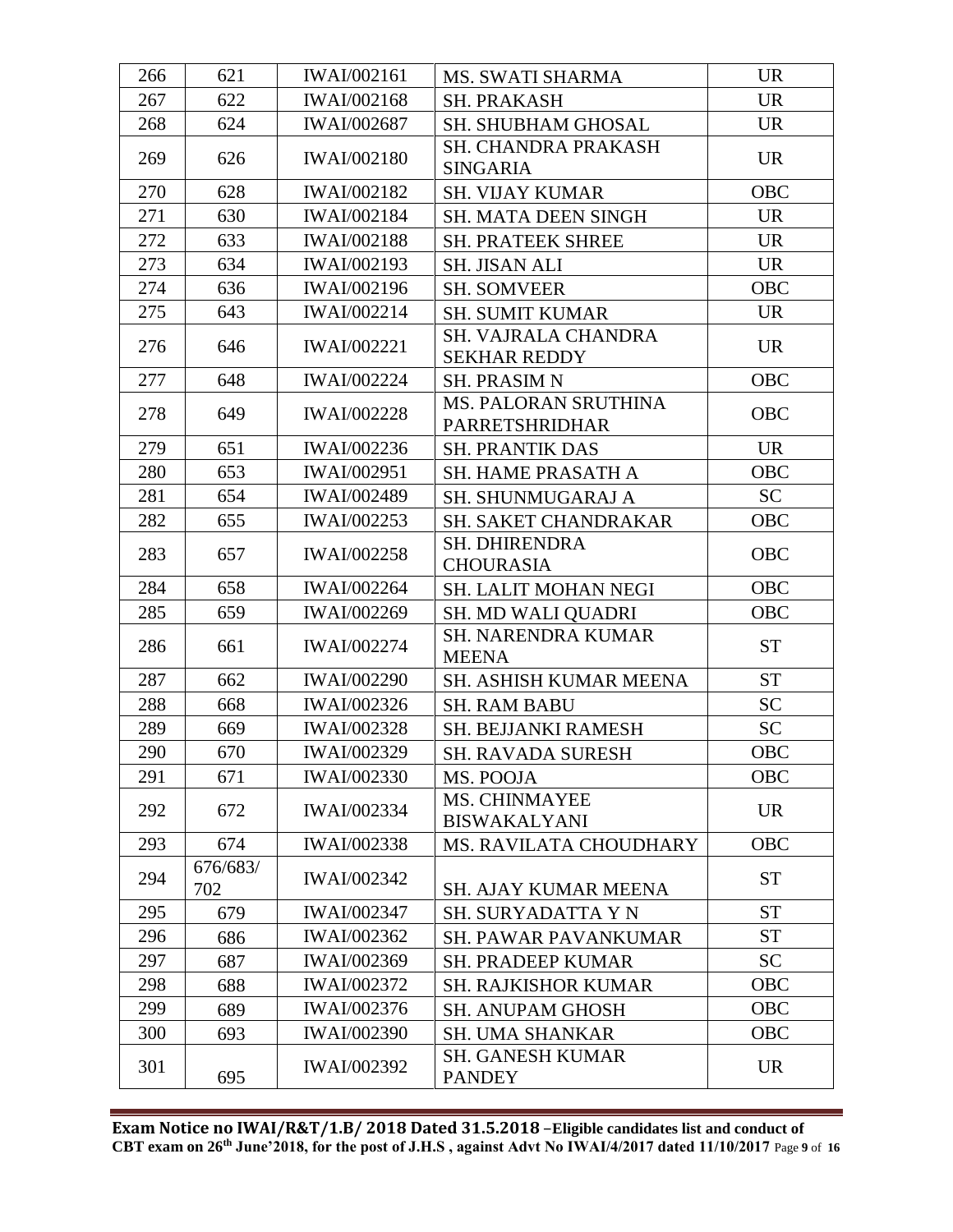| 302 | 701 | <b>IWAI/002406</b> | SH. MAHESH KUMAR SAHU                                     | <b>OBC</b> |
|-----|-----|--------------------|-----------------------------------------------------------|------------|
| 303 | 703 | <b>IWAI/002411</b> | SH. DEEPAK KUMAR MEENA                                    | <b>ST</b>  |
| 304 | 709 | <b>IWAI/002432</b> | <b>SH. SHUBHAM GUPTA</b>                                  | <b>UR</b>  |
| 305 | 710 | <b>IWAI/002433</b> | <b>SH. KASINIKOTA</b>                                     | <b>UR</b>  |
|     |     |                    | PARDHASARADHI                                             |            |
| 306 | 711 | <b>IWAI/002435</b> | <b>SH. SOUBHIK GOSWAMI</b>                                | <b>UR</b>  |
| 307 | 713 | <b>IWAI/002444</b> | SH. HARI SHANKAR SHUKLA                                   | <b>UR</b>  |
| 308 | 714 | <b>IWAI/002445</b> | <b>SH. ABHISHEK KUMAR</b>                                 | <b>UR</b>  |
| 309 | 715 | <b>IWAI/002446</b> | <b>SH. GOPAL MANISH KAILAS</b>                            | OBC        |
| 310 | 716 | <b>IWAI/002448</b> | <b>SH. ARIHANT JAIN</b>                                   | <b>UR</b>  |
| 311 | 720 | <b>IWAI/002460</b> | <b>SH. RAVI KHULLAR</b>                                   | <b>UR</b>  |
| 312 | 721 | <b>IWAI/002461</b> | <b>SH. SAHIL SAHI</b>                                     | <b>UR</b>  |
| 313 | 722 | <b>IWAI/002464</b> | <b>SH. HERAMB DHAR</b>                                    | <b>UR</b>  |
|     |     |                    | <b>DWIVEDI</b>                                            |            |
| 314 | 725 | <b>IWAI/002468</b> | <b>SH. ANUPAM DUBEY</b>                                   | <b>UR</b>  |
| 315 | 726 | <b>IWAI/002469</b> | <b>SH. VIKASH KUMAR</b>                                   | <b>ST</b>  |
| 316 | 728 | <b>IWAI/002480</b> | <b>SH. DEVENDRA MEENA</b>                                 | <b>ST</b>  |
| 317 | 731 | <b>IWAI/002484</b> | <b>SH. SHAILESH KUMAR</b>                                 | <b>UR</b>  |
| 318 | 733 | <b>IWAI/002492</b> | SH. KASIF SABA                                            | OBC        |
| 319 | 734 | <b>IWAI/002497</b> | SH. KUNAL KASHYAP                                         | <b>OBC</b> |
|     |     |                    | <b>THAKURIA</b>                                           |            |
| 320 | 735 | <b>IWAI/002498</b> | <b>SH. PRAVEEN KUMAR</b>                                  | <b>SC</b>  |
| 321 | 736 | <b>IWAI/003068</b> | <b>VIDYARTHI</b>                                          | <b>UR</b>  |
| 322 | 737 | <b>IWAI/002505</b> | <b>SH. VIVEK VATSAL</b>                                   | <b>OBC</b> |
| 323 | 739 | <b>IWAI/002508</b> | <b>SH. SOURAV RANJAN SAHU</b>                             | <b>OBC</b> |
|     |     |                    | <b>SH. AZAD SINGH</b>                                     |            |
| 324 | 740 | <b>IWAI/002509</b> | <b>SH. ANURAG PRAKASH FATE</b><br>SH. MAJJI SURYA CHANDRA | <b>SC</b>  |
| 325 | 743 | IWAI/002516        | <b>SEKHAR</b>                                             | <b>OBC</b> |
| 326 | 744 | IWAI/002517        | SH. RAHUL BAHAL                                           | <b>UR</b>  |
| 327 | 745 | IWAI/002519        | <b>SH. RAJU KUMAR</b>                                     | <b>SC</b>  |
| 328 | 746 | <b>IWAI/002525</b> | <b>MS. SHILPA S NAIR</b>                                  | <b>UR</b>  |
| 329 | 747 | <b>IWAI/002527</b> | <b>SH. BANDI BHASKAR</b>                                  | OBC        |
|     |     |                    | <b>SH. PUSPENDER SINGH</b>                                |            |
| 330 | 748 | <b>IWAI/002530</b> | <b>RAWAT</b>                                              | <b>SC</b>  |
| 331 | 751 | IWAI/002537        | <b>SH. VIVEK KUMAR</b>                                    | <b>OBC</b> |
| 332 | 752 | <b>IWAI/002551</b> | <b>SH. OMPRAKASH NEENA</b>                                | <b>ST</b>  |
| 333 | 754 | <b>IWAI/002553</b> | SH. HARIKESH MEENA                                        | <b>ST</b>  |
|     |     |                    | <b>SH. RAYAPURAM HEMANTH</b>                              |            |
| 334 | 756 | <b>IWAI/002559</b> | <b>KUMAR</b>                                              | OBC        |
| 335 | 757 | <b>IWAI/002561</b> | MS. POOJA CHOUDHARY                                       | <b>OBC</b> |
| 336 | 758 | <b>IWAI/002563</b> | <b>SH. AMRIT SINGH RAWAT</b>                              | <b>UR</b>  |
|     |     |                    | <b>SH. VIKASH KUMAR</b>                                   |            |
| 337 | 759 | <b>IWAI/002566</b> | <b>PANDEY</b>                                             | <b>UR</b>  |
|     |     |                    |                                                           |            |

**Exam Notice no IWAI/R&T/1.B/ 2018 Dated 31.5.2018** –**Eligible candidates list and conduct of CBT exam on 26th June'2018, for the post of J.H.S , against Advt No IWAI/4/2017 dated 11/10/2017** Page **10** of **16**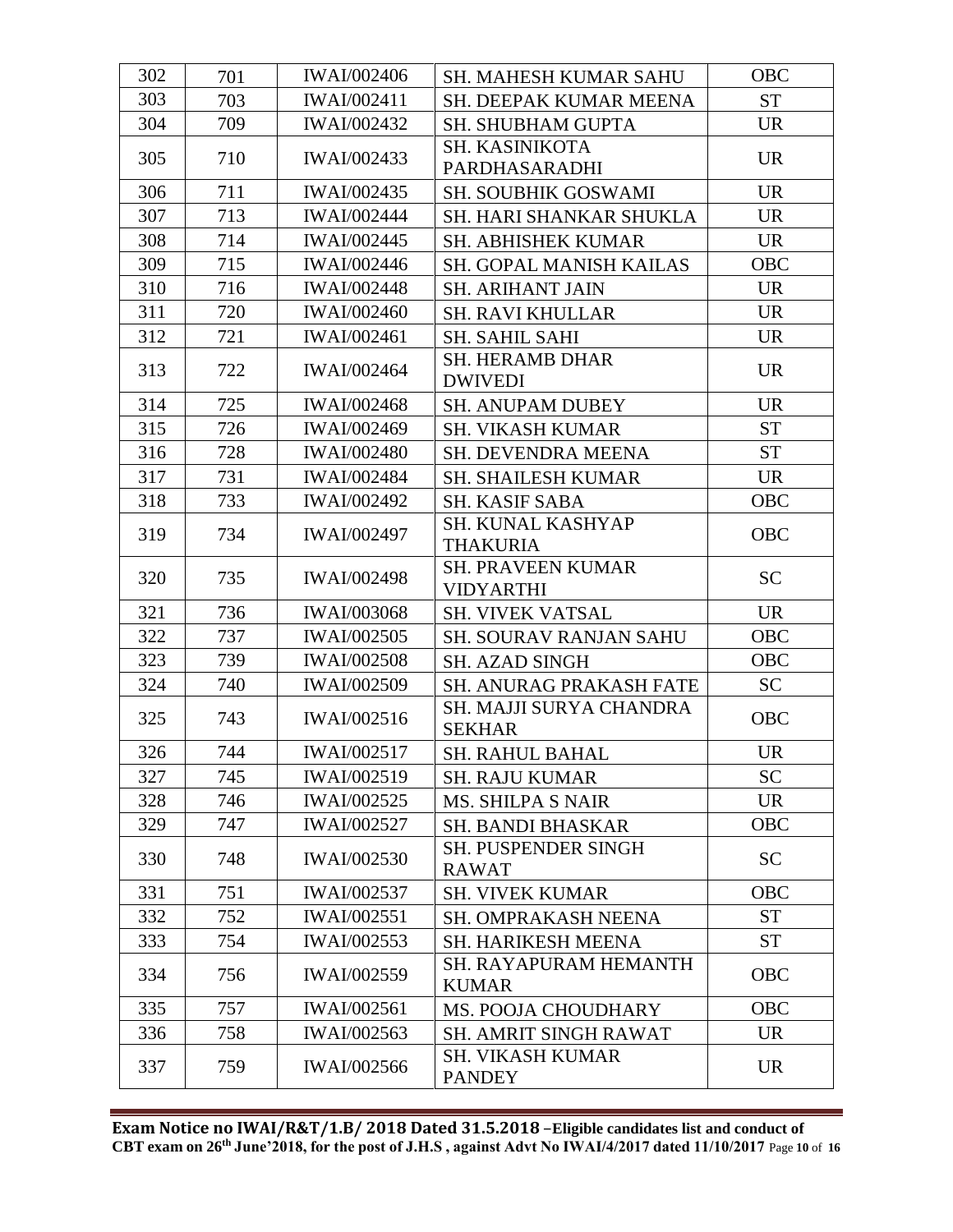| 338 | 761 | <b>IWAI/002567</b> | <b>SH. SHUBHAM SRIVASTAV</b>                | <b>UR</b>  |
|-----|-----|--------------------|---------------------------------------------|------------|
| 339 | 763 | IWAI/002575        | SH. ZIAUL HOQUE                             | <b>UR</b>  |
|     |     |                    | <b>BARBHUIYA</b>                            |            |
| 340 | 764 | IWAI/002579        | MS. REETU                                   | <b>UR</b>  |
| 341 | 765 | <b>IWAI/002581</b> | <b>SH. KONA SAIRAM</b>                      | <b>UR</b>  |
|     |     |                    | <b>SRIKANTH</b>                             |            |
| 342 | 766 | <b>IWAI/002601</b> | <b>SH. KULDEEP SINGH</b><br><b>CHOUHAN</b>  | <b>UR</b>  |
| 343 | 768 | <b>IWAI/002614</b> | <b>SH. SWADESH KUMAR</b>                    | <b>OBC</b> |
| 344 | 770 | IWAI/002619        | <b>SH. SACHIN KUMAR</b>                     | <b>OBC</b> |
| 345 | 772 | <b>IWAI/002631</b> | <b>SH. SHUBHAM SAXENA</b>                   | <b>UR</b>  |
|     |     |                    | <b>SH. D ABHISHEK KUMAR</b>                 |            |
| 346 | 778 | <b>IWAI/002659</b> | <b>MISHERA</b>                              | <b>UR</b>  |
| 347 | 779 | <b>IWAI/002664</b> | <b>SH. SHANTI SWAROOP</b>                   | <b>OBC</b> |
| 348 | 782 | <b>IWAI/002677</b> | <b>SH. MANISH KUMAR TIWARI</b>              | <b>UR</b>  |
| 349 | 783 | <b>IWAI/002681</b> | <b>SH. BONELA LALITH KUMAR</b>              | <b>SC</b>  |
| 350 | 786 | <b>IWAI/002683</b> | <b>SH. NARENDRA KUMAR</b><br><b>MEENA</b>   | <b>ST</b>  |
| 351 | 787 | <b>IWAI/002685</b> | SH. KRISHNA MOORTHY P                       | <b>OBC</b> |
| 352 | 792 | <b>IWAI/002699</b> | <b>SH. PRAVEEN KUMAR</b><br><b>YADAV</b>    | <b>UR</b>  |
| 353 | 794 | <b>IWAI/002715</b> | <b>SH. ADITYA KUMAR</b>                     | <b>OBC</b> |
| 354 | 800 | <b>IWAI/002734</b> | <b>SH. ANSHUL DIXIT</b>                     | <b>UR</b>  |
| 355 | 801 | <b>IWAI/002735</b> | <b>SH. VIREN</b>                            | <b>UR</b>  |
|     | 804 |                    | <b>SH. ANUBHAV SINGH</b>                    | <b>UR</b>  |
| 356 |     | <b>IWAI/002751</b> | <b>SISODIYA</b>                             |            |
| 357 | 805 | <b>IWAI/002752</b> | <b>SH. SANDEEP KUMAR</b>                    | <b>SC</b>  |
| 358 | 807 | <b>IWAI/002757</b> | <b>SH. RINKOO KUMAR MEENA</b>               | <b>ST</b>  |
| 359 | 810 | <b>IWAI/002762</b> | SH. IYYAM PERUMAL C                         | <b>UR</b>  |
| 360 | 811 | <b>IWAI/002772</b> | MS. PRIYADERSHANA                           | <b>OBC</b> |
| 361 | 812 | IWAI/002773        | <b>SH. MANIK KALIA</b>                      | <b>UR</b>  |
| 362 | 815 | <b>IWAI/002780</b> | <b>SH. PRITAM</b>                           | <b>UR</b>  |
| 363 | 816 | <b>IWAI/002909</b> | SH. DIBYAPRAKASH PANDA                      | <b>UR</b>  |
| 364 | 821 | <b>IWAI/002814</b> | <b>SH. ASHISH KUMAR SINGH</b>               | <b>UR</b>  |
| 365 | 823 | IWAI/002833        | MS. DEEPA G                                 | OBC        |
| 366 | 824 | <b>IWAI/002834</b> | <b>SH. BRIJESH PANDEY</b>                   | <b>UR</b>  |
| 367 | 825 | <b>IWAI/002838</b> | SH. SIVANATHAN M                            | <b>OBC</b> |
| 368 | 826 | <b>IWAI/002841</b> | <b>MS. S.YOKEESWARAN</b>                    | OBC        |
| 369 | 828 | <b>IWAI/002847</b> | <b>SH. SANJEEV KUMAR</b><br><b>KUSHWAHA</b> | <b>OBC</b> |
| 370 | 829 | <b>IWAI/002848</b> | <b>SH. CHANDAN KUMAR</b><br><b>MANDAL</b>   | OBC        |
| 371 | 832 | <b>IWAI/002861</b> | <b>SH. ANURAG SINGH</b>                     | <b>UR</b>  |
| 372 | 833 | IWAI/002862        | SH. VIVEK KUMAR SHARMA                      | <b>UR</b>  |
| 373 | 834 | <b>IWAI/002864</b> | MS. AKANKSHA MEENA                          | <b>ST</b>  |

**Exam Notice no IWAI/R&T/1.B/ 2018 Dated 31.5.2018** –**Eligible candidates list and conduct of CBT exam on 26th June'2018, for the post of J.H.S , against Advt No IWAI/4/2017 dated 11/10/2017** Page **11** of **16**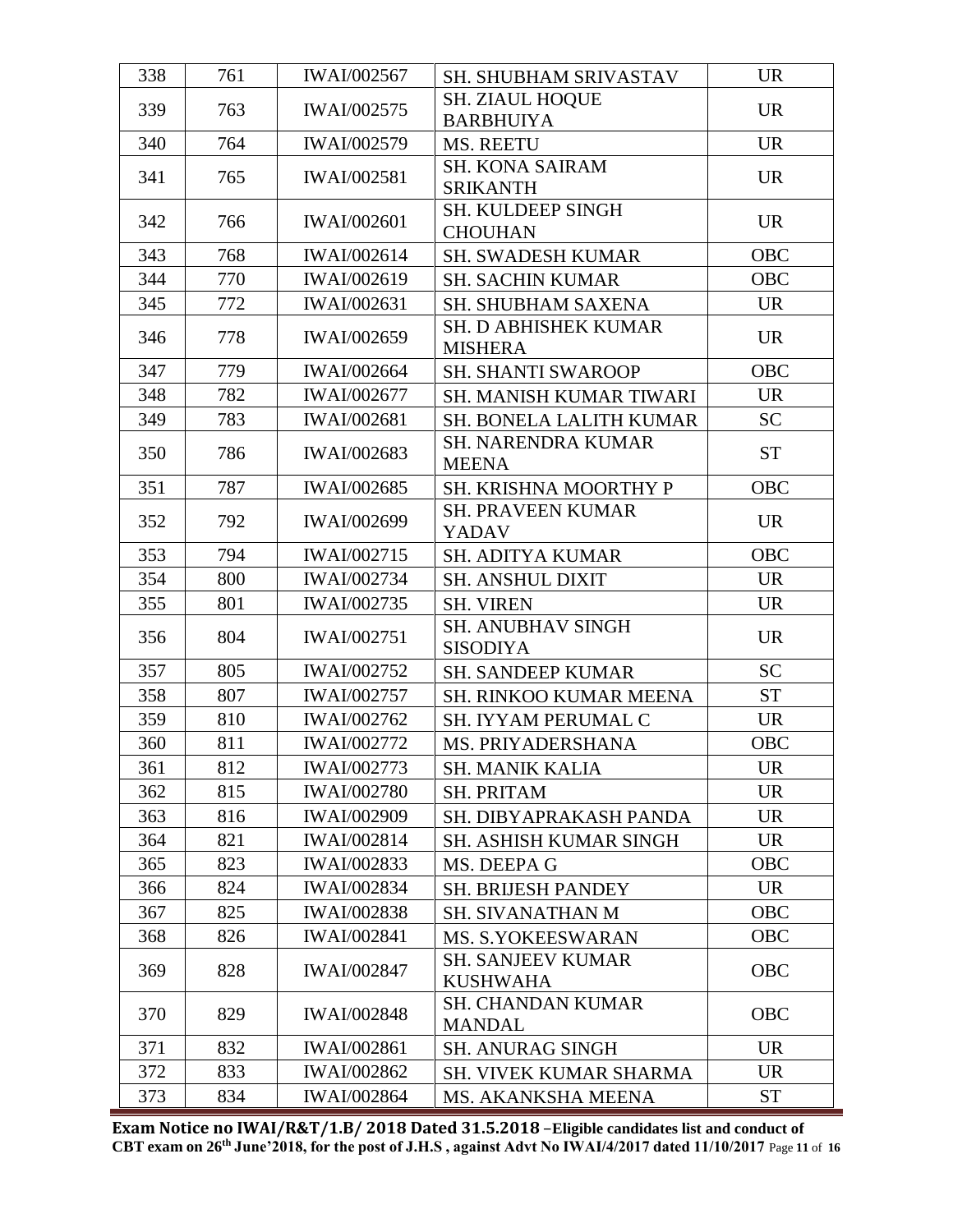| 374 | 835     | <b>IWAI/002865</b> | SH. DWARKESH PINALBHAI<br><b>PATEL</b>     | <b>UR</b>  |
|-----|---------|--------------------|--------------------------------------------|------------|
| 375 | 836     | <b>IWAI/002873</b> | <b>SH. MANAS RANJAN</b><br><b>MALLICK</b>  | <b>SC</b>  |
| 376 | 838     | <b>IWAI/002882</b> | <b>SH. AMIT PATWAL</b>                     | <b>UR</b>  |
| 377 | 839     | <b>IWAI/002885</b> | <b>SH. R PARTHASAARATHI</b>                | <b>UR</b>  |
| 378 | 840     | <b>IWAI/002890</b> | <b>SH. ABHISHEK KUMAR</b>                  | <b>UR</b>  |
| 379 | 842     | IWAI/002892        | <b>SH. AVANISH KUMAR SINGH</b>             | <b>UR</b>  |
| 380 | 844     | IWAI/002895        | SH. DHARMENDRA PATEL                       | <b>OBC</b> |
| 381 | 845     | <b>IWAI/002898</b> | <b>SH. ASHWANI KUMAR</b>                   | <b>OBC</b> |
| 382 | 846     | <b>IWAI/002899</b> | <b>SH. GAURAV KUMAR</b><br><b>TRIPATHI</b> | <b>UR</b>  |
| 383 | 849     | <b>IWAI/002907</b> | <b>SH. MANISH KUMAR YADAV</b>              | <b>OBC</b> |
| 384 | 854     | IWAI/002916        | <b>SH. TARUN KAPOOR</b>                    | <b>UR</b>  |
| 385 | 856     | <b>IWAI/002921</b> | <b>SH. MANAB GIRI</b>                      | <b>OBC</b> |
| 386 | 858     | <b>IWAI/002931</b> | <b>SH. NAGARAJU</b>                        | OBC        |
| 387 | 859     | IWAI/002932        | <b>SH. KUNAL PRATAP SINGH</b>              | <b>UR</b>  |
| 388 | 860     | <b>IWAI/002933</b> | <b>SH. ROHIT</b>                           | OBC        |
| 389 | 861     | <b>IWAI/002934</b> | <b>SH. BOLLAM YESHWANTH</b>                | <b>SC</b>  |
| 390 | 864     | IWAI/002939        | <b>SH. MANDEEP KUMAR</b>                   | <b>UR</b>  |
| 391 | 866     | <b>IWAI/002941</b> | MS. URVASHI JOSHI                          | <b>UR</b>  |
| 392 | 868     | <b>IWAI/002946</b> | <b>SH. SHUBHAM SAURABH</b>                 | <b>OBC</b> |
| 393 | 871     | <b>IWAI/002954</b> | <b>SH. SHASHI SHEKHAR</b>                  | OBC        |
| 394 | 872     | IWAI/002958        | <b>SH. SAJID SHAHAB</b>                    | <b>OBC</b> |
| 395 | 873     | <b>IWAI/002965</b> | <b>SH. JITHIN CHANDRA BABU</b>             | <b>OBC</b> |
| 396 | 875     | <b>IWAI/002977</b> | MS. REKHAK                                 | <b>OBC</b> |
| 397 | 878     | <b>IWAI/002990</b> | <b>SH. NITIN KUMAR</b><br><b>GUDHENIA</b>  | <b>UR</b>  |
| 398 | 881     | <b>IWAI/002995</b> | <b>SH. KURIAN THOMAS</b>                   | <b>UR</b>  |
| 399 | 885     | <b>IWAI/003001</b> | <b>SH. ABHINAY VERMA</b>                   | OBC        |
| 400 | 887     | <b>IWAI/003004</b> | <b>SH. KAILASH CHAND</b>                   | <b>SC</b>  |
| 401 | 888     | <b>IWAI/003008</b> | <b>SH. MUKESH PAL</b>                      | <b>OBC</b> |
| 402 | 890     | IWAI/003014        | SH. SHARAD SRIVASTAVA                      | <b>UR</b>  |
| 403 | 892     | <b>IWAI/003023</b> | <b>SH. VIKAS M</b>                         | OBC        |
| 404 | 896     | <b>IWAI/003035</b> | <b>SH. AMIRAPU PHANI V S J</b><br>PERRAJU  | <b>UR</b>  |
| 405 | 900     | IWAI/003057        | <b>SH. SURAJ KUMAR</b>                     | <b>UR</b>  |
| 406 | 903/895 | <b>IWAI/003061</b> | <b>SH. LEKHRAM MEENA</b>                   | <b>ST</b>  |
| 407 | 76/906  | <b>IWAI/003071</b> | <b>SH. SUMIT CHOUDHURY</b>                 | <b>UR</b>  |
| 408 | 907     | <b>IWAI/003078</b> | <b>SH. RAMAN RANDHIR</b><br><b>VERMA</b>   | <b>OBC</b> |
| 409 | 908     | <b>IWAI/003084</b> | <b>SH. VIGNESH.K</b>                       | <b>OBC</b> |
| 410 | 909     | <b>IWAI/003091</b> | <b>MS. RACHNA DEVI</b>                     | OBC        |
| 411 | 912     | IWAI/003115        | <b>SH. SUDHANSHU KUMAR</b>                 | <b>SC</b>  |

**Exam Notice no IWAI/R&T/1.B/ 2018 Dated 31.5.2018** –**Eligible candidates list and conduct of CBT exam on 26th June'2018, for the post of J.H.S , against Advt No IWAI/4/2017 dated 11/10/2017** Page **12** of **16**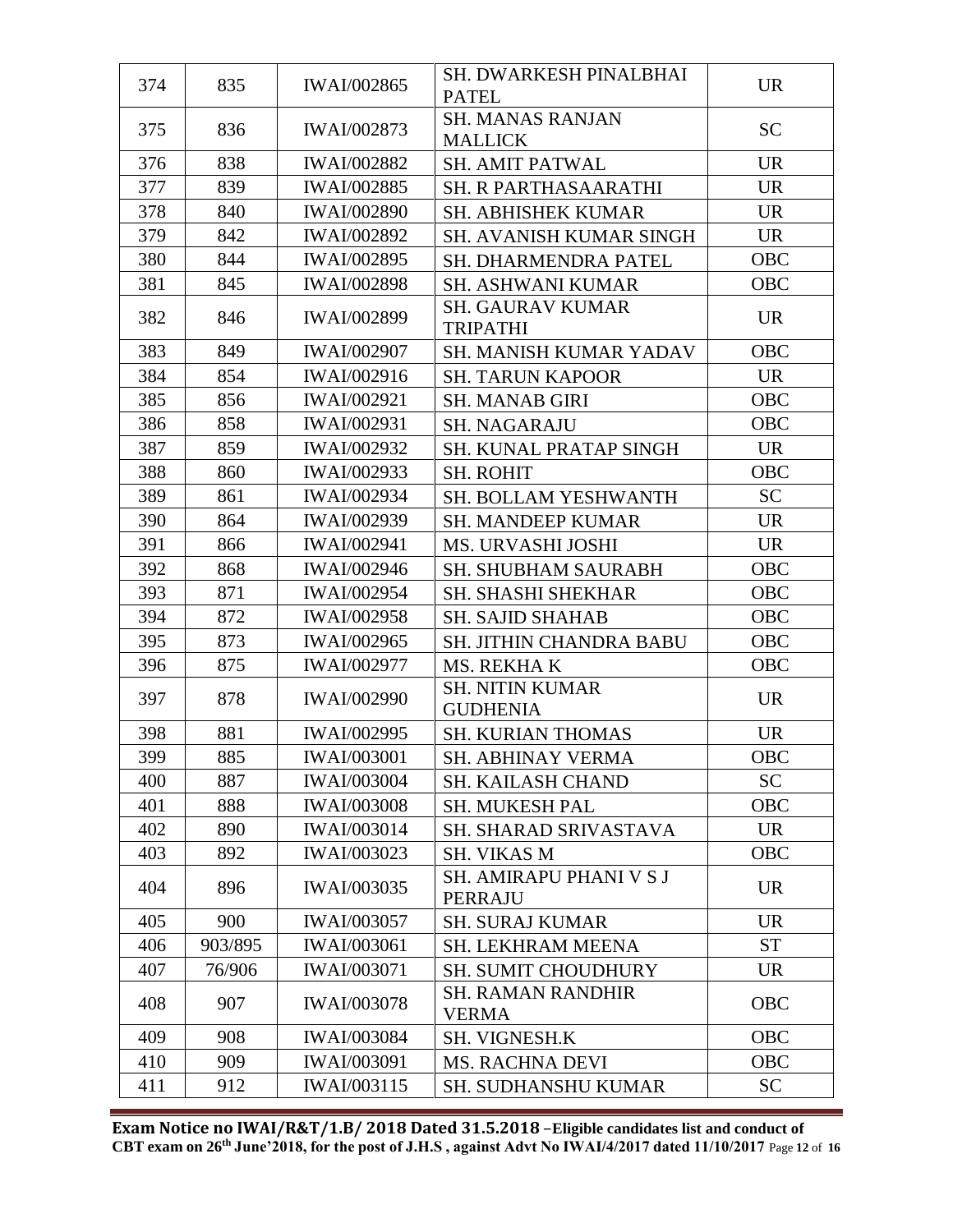| 412 | 913     | IWAI/003117        | <b>SH. SANJAY MOHANTY</b>                   | <b>OBC</b> |
|-----|---------|--------------------|---------------------------------------------|------------|
| 413 | 915     | <b>IWAI/003129</b> | <b>SH. VIVEK KUMAR</b>                      | <b>OBC</b> |
| 414 | 916     | <b>IWAI/003145</b> | <b>MS. SANNU KUMARI</b>                     | <b>SC</b>  |
|     |         |                    | <b>SH. TANATI NAVEEN</b>                    |            |
| 415 | 917     | <b>IWAI/003158</b> | <b>KUMAR REDDY</b>                          | <b>UR</b>  |
| 416 | 918     | IWAI/003160        | <b>SH. AMIT KUMAR MEENA</b>                 | <b>ST</b>  |
| 417 | 919     | <b>IWAI/003164</b> | <b>SH. ABHISHEK KUMAR</b>                   | <b>OBC</b> |
| 418 | 924     | IWAI/003184        | <b>SH. ROHIT KUMAR</b>                      | <b>OBC</b> |
| 419 | 925     | <b>IWAI/003273</b> | <b>SH. VIPIN VIJAY</b><br><b>BHANDAKKAR</b> | <b>OBC</b> |
| 420 | 932     | IWAI/003212        | <b>SH. NAVNEET KUMAR</b>                    | <b>SC</b>  |
| 421 | 934     | IWAI/003218        | <b>SH. NISHANT SINGH MEENA</b>              | <b>ST</b>  |
| 422 | 936     | <b>IWAI/003220</b> | SH. ADITYA ARYA                             | <b>UR</b>  |
| 423 | 938     | <b>IWAI/003225</b> | <b>SH. SANTOSH MEENA</b>                    | <b>ST</b>  |
| 424 | 939     | IWAI/003235        | MS. GORANTLA SREE VANI                      | <b>UR</b>  |
|     |         |                    | SH. VARIKUTI NAGA SAI                       |            |
| 425 | 940     | IWAI/003226        | <b>VENKATA GIRI PAVAN</b>                   | <b>UR</b>  |
| 426 | 942     | IWAI/003240        | SH. ABHISHEK                                | <b>UR</b>  |
| 427 | 943     | <b>IWAI/003241</b> | <b>SH. MANISH BHATT</b>                     | <b>UR</b>  |
| 428 | 944     | IWAI/003251        | SH. HEMANT PRIYA TANK                       | <b>OBC</b> |
| 429 | 946     | <b>IWAI/003253</b> | <b>SH. ANAND KUMAR GURJAR</b>               | <b>OBC</b> |
| 430 | 947     | <b>IWAI/003254</b> | <b>SH. SALMAN KHAN</b>                      | PH         |
| 431 | 951     | <b>IWAI/003258</b> | SH. SHUBHAM GUPTA                           | <b>UR</b>  |
| 432 | 952/970 | IWAI/003267        | <b>SH. SUMEET KUMAR</b>                     | <b>OBC</b> |
| 433 | 957     | IWAI/003275        | <b>SH. AWADHESH KUMAR</b><br><b>PRASAD</b>  | <b>OBC</b> |
| 434 | 958     | <b>IWAI/003278</b> | <b>SH. VIPIN TOMAR</b>                      | <b>ST</b>  |
| 435 | 967     | <b>IWAI/003290</b> | SH. DEBASISH DAS                            | <b>UR</b>  |
| 436 | 975     | <b>IWAI/003308</b> | <b>SH. YATAN SHARMA</b>                     | <b>UR</b>  |
| 437 | 980     | IWAI/003317        | SH. AGANENDRA KUMAR                         | OBC        |
| 438 | 982     | IWAI/003323        | <b>SH. DEBRAJ BASAK</b>                     | OBC        |
| 439 | 984     | IWAI/003325        | <b>SH. PEERAPPA METRI</b>                   | <b>OBC</b> |
| 440 | 985     | IWAI/003327        | <b>SH. SHIV KUMAR YADAV</b>                 | <b>OBC</b> |
| 441 | 986     | <b>IWAI/003331</b> | <b>SH. SANJAY HIRANWAL</b>                  | <b>OBC</b> |
| 442 | 988     | IWAI/003335        | <b>SH. AKSHAY SRINATH</b>                   | <b>UR</b>  |
| 443 | 990     | IWAI/003339        | <b>SH. SANTHOSH KUMAR</b><br><b>NAYAK</b>   | <b>OBC</b> |
| 444 | 991     | IWAI/003342        | <b>SH. ABHISHEK KUMAR</b>                   | <b>SC</b>  |
| 445 | 993     | IWAI/003345        | SH. GOTTIPALLI SATISH                       | <b>OBC</b> |
| 446 | 994     | IWAI/003347        | <b>SH. YATENDRA KUMAR</b>                   | OBC        |
| 447 | 996     | <b>IWAI/003354</b> | <b>SH. LOKESH MEENA</b>                     | <b>ST</b>  |
| 448 | 998     | IWAI/003355        | <b>SH. AMAL THOMAS</b>                      | <b>UR</b>  |
| 449 | 999     | IWAI/003356        | SH. CHANDRAPRATAP<br><b>SINGH MEENA</b>     | <b>ST</b>  |

**Exam Notice no IWAI/R&T/1.B/ 2018 Dated 31.5.2018** –**Eligible candidates list and conduct of CBT exam on 26th June'2018, for the post of J.H.S , against Advt No IWAI/4/2017 dated 11/10/2017** Page **13** of **16**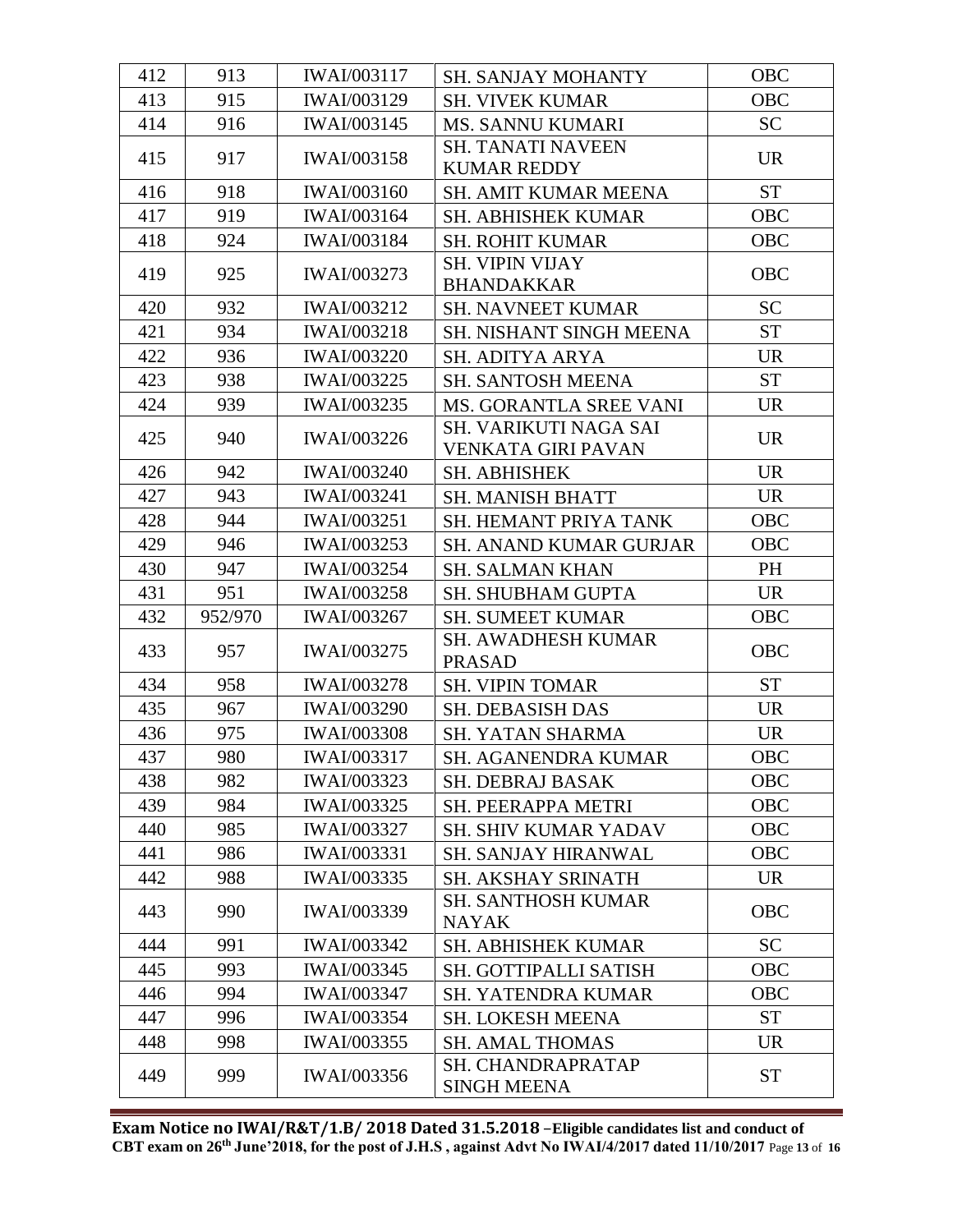| 450 | 1000 | <b>IWAI/003360</b> | <b>SH. SUBIR DAS</b>                     | <b>SC</b>  |
|-----|------|--------------------|------------------------------------------|------------|
|     |      | IWAI/003373        | <b>SH. YOGENDRA SINGH</b>                | <b>UR</b>  |
| 451 | 1001 |                    | <b>CHOUHAN</b>                           |            |
| 452 | 1003 | <b>IWAI/003384</b> | SH. GURIVELLI PRASADA                    | <b>OBC</b> |
|     |      |                    | <b>RAO</b>                               |            |
| 453 | 1009 | IWAI/003393        | SH. MONENDRA KUMAR                       | <b>SC</b>  |
| 454 | 1012 | IWAI/003399        | SH. ABUTAHER SHEIKH                      | OBC        |
| 455 | 1015 | <b>IWAI/003403</b> | <b>SH. SOURAV SAINI</b>                  | <b>OBC</b> |
| 456 | 1017 | <b>IWAI/003406</b> | SH. DEVENDRA GHORMARE                    | <b>ST</b>  |
| 457 | 1018 | <b>IWAI/003407</b> | <b>SH. SANJAY KUMAR G R</b>              | <b>OBC</b> |
| 458 | 1023 | IWAI/003416        | <b>SH. ANURAG SINGH</b>                  | <b>OBC</b> |
| 459 | 1026 | IWAI/003430        | <b>SH. VIDYA SAGAR</b>                   | OBC        |
| 460 | 1027 | IWAI/003432        | SH. HARSHA JALLA                         | <b>UR</b>  |
| 461 | 1028 | IWAI/003435        | SH. ABHISHEK HALDAR                      | <b>SC</b>  |
| 462 | 1033 | <b>IWAI/003442</b> | SH. GOLLAVILLI VIDYA                     | <b>OBC</b> |
|     |      |                    | <b>SAGAR</b>                             |            |
| 463 | 1034 | <b>IWAI/003444</b> | MS. KSHAMA GUPTA                         | <b>UR</b>  |
| 464 | 1038 | <b>IWAI/003454</b> | MS. GREESHMAKS                           | <b>OBC</b> |
| 465 | 1039 | <b>IWAI/003459</b> | <b>SH. ASHOK MEENA</b>                   | <b>ST</b>  |
| 466 | 1043 | <b>IWAI/003466</b> | <b>SH. PANKAJ GUPTA</b>                  | <b>UR</b>  |
| 467 | 1044 | <b>IWAI/003467</b> | <b>SH. MANISH KUMAR</b>                  | <b>SC</b>  |
| 468 | 1046 | <b>IWAI/003472</b> | <b>SH. RAKESH KUMAR</b>                  | <b>OBC</b> |
| 469 | 1049 | <b>IWAI/003483</b> | <b>MS. ATHIRA A P</b>                    | OBC        |
| 470 | 1050 | IWAI/003486        | <b>SH. VIKAS MAHUR</b>                   | <b>UR</b>  |
| 471 | 1052 | <b>IWAI/003487</b> | <b>SH. VINOTHKUMAR</b>                   | <b>UR</b>  |
| 472 | 1053 | IWAI/003492        | <b>SH. ASHISH GUSAIN</b>                 | <b>UR</b>  |
| 473 | 1054 | IWAI/003495        | SH. DEBAJIT PAL                          | <b>UR</b>  |
| 474 | 1058 | <b>IWAI/003510</b> | <b>SH. SUNIL SINGH NEGI</b>              | <b>UR</b>  |
| 475 | 1059 | <b>IWAI/003511</b> | <b>SH. KUNDAN KUMAR</b>                  | <b>SC</b>  |
| 476 | 1061 | IWAI/003514        | <b>SH. TEKCHAND MEENA</b>                | <b>ST</b>  |
| 477 | 1065 | <b>IWAI/003523</b> | <b>MS. NISHI GUPTA</b>                   | <b>OBC</b> |
| 478 | 1068 | IWAI/003533        | <b>MS. DURGA KUMARI</b>                  | <b>UR</b>  |
| 479 | 1072 | IWAI/003535        | <b>SH. AJAY KUMAR</b>                    | <b>SC</b>  |
| 480 | 1076 | IWAI/003555        | <b>SH. JAI KANT KUMAR</b>                | <b>UR</b>  |
|     |      |                    | <b>SHARMA</b>                            |            |
| 481 | 1077 | <b>IWAI/003557</b> | <b>SH. KETAN SINGHAI</b>                 | <b>UR</b>  |
| 482 | 1079 | <b>IWAI/003561</b> | <b>SH. NETRA KAMAL GOGOI</b>             | <b>OBC</b> |
| 483 | 1082 | IWAI/003566        | <b>SH. PABAN KUMAR BHUYAN</b>            | <b>UR</b>  |
| 484 | 1092 | <b>IWAI/003583</b> | <b>MS. PURNIMA</b>                       | <b>OBC</b> |
| 485 | 1096 | <b>IWAI/003590</b> | SH. PRIYANSHU KUMAR                      | <b>UR</b>  |
| 486 | 1098 | <b>IWAI/003598</b> | <b>SH. LOKESH MANGAL</b>                 | <b>UR</b>  |
| 487 | 1101 | <b>IWAI/003608</b> | <b>SH. ANNEPU BHUJANGA</b><br><b>RAO</b> | <b>OBC</b> |
| 488 | 1102 | <b>IWAI/003610</b> | <b>SH. TIRATH SINGH</b>                  | <b>OBC</b> |

**Exam Notice no IWAI/R&T/1.B/ 2018 Dated 31.5.2018** –**Eligible candidates list and conduct of CBT exam on 26th June'2018, for the post of J.H.S , against Advt No IWAI/4/2017 dated 11/10/2017** Page **14** of **16**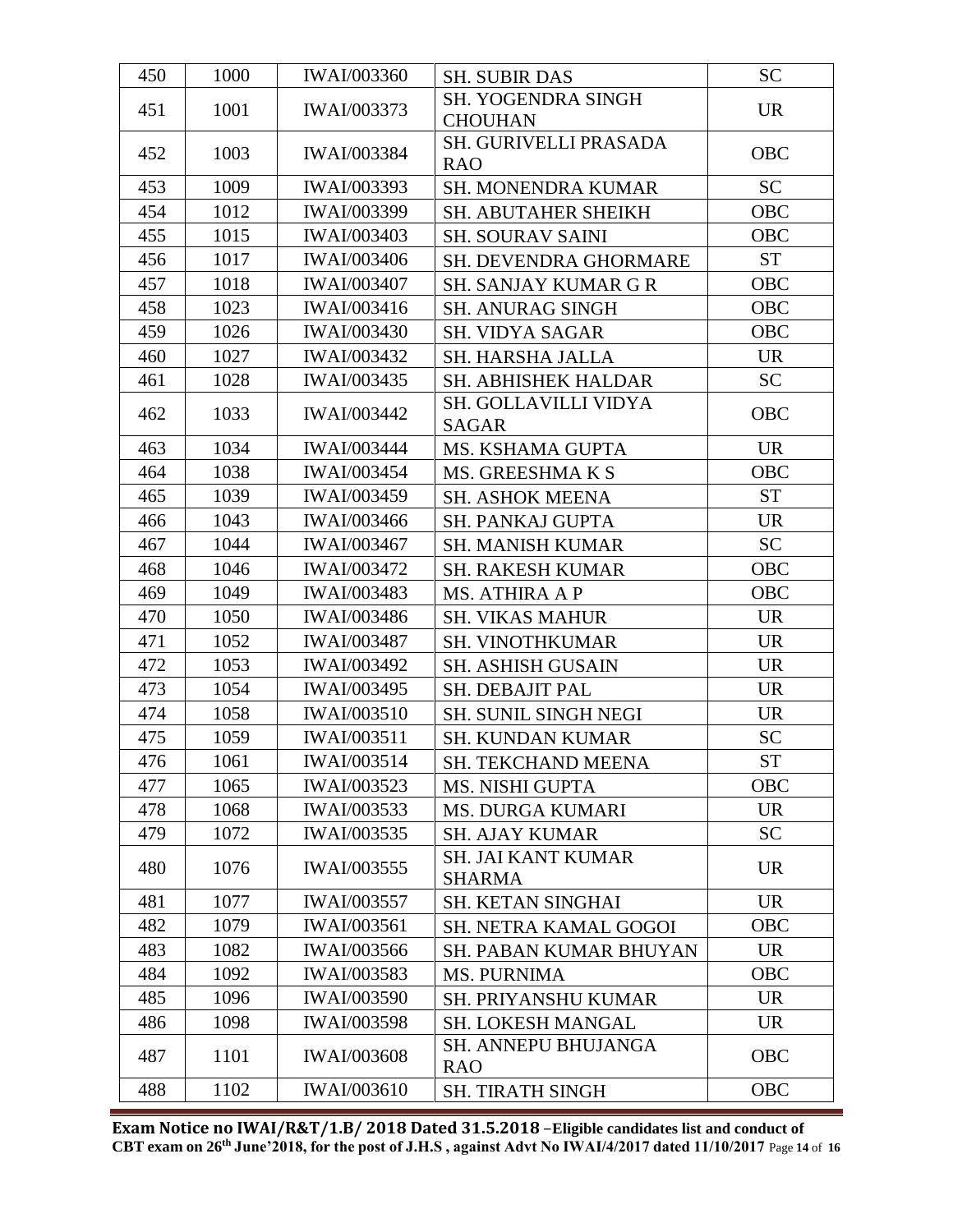| 489 | 1104          | <b>IWAI/003612</b> | <b>SH. RAJESH KUMAR</b>                     | <b>SC</b>  |
|-----|---------------|--------------------|---------------------------------------------|------------|
| 490 | 1105          | <b>IWAI/003617</b> | SH. KOKKULA AKASH                           | <b>OBC</b> |
| 491 | 1109          | <b>IWAI/003632</b> | SH. DEVAGYA RAMAN                           | <b>UR</b>  |
| 492 | 1112/111<br>5 | <b>IWAI/003641</b> | SH. MARGHUBUR RAHMAN                        | OBC        |
| 493 | 1116          | <b>IWAI/003648</b> | <b>SH. RAKESH RAUSHAN</b>                   | <b>OBC</b> |
| 494 | 1117          | <b>IWAI/003650</b> | SH. SATHISHKUMAR G                          | <b>OBC</b> |
| 495 | 1119          | IWAI/003655        | <b>SH. RAJESH KUMAR V</b>                   | <b>UR</b>  |
| 496 | 1120          | IWAI/003656        | <b>SH. SHAHID RAZA</b>                      | <b>OBC</b> |
| 497 | 1125          | IWAI/003666        | <b>SH. SIRIGIRI</b><br>MADHUSUDHANRDDY      | <b>UR</b>  |
| 498 | 1129          | IWAI/003673        | SH. ANKIT JHARBARE                          | <b>SC</b>  |
| 499 | 1133          | <b>IWAI/003677</b> | SH. VIJAY SINGH MEENA                       | <b>ST</b>  |
| 500 | 1136          | <b>IWAI/003688</b> | SH. SACHIT MOHAN SINGH                      | <b>SC</b>  |
| 501 | 1141          | <b>IWAI/003695</b> | <b>MS. PONMANI K</b>                        | OBC        |
| 502 | 1142          | <b>IWAI/003696</b> | SH. AKHIL C.P                               | OBC        |
| 503 | 1143          | <b>IWAI/003703</b> | <b>SH. SOURABH SINGH</b>                    | <b>UR</b>  |
| 504 | 1144          | <b>IWAI/003706</b> | <b>SH. ROHIT GOSWAMI</b>                    | <b>OBC</b> |
| 505 | 1148          | <b>IWAI/003711</b> | <b>SH. JITENDRA KUMAR</b><br><b>MEENA</b>   | <b>ST</b>  |
| 506 | 1153          | IWAI/003726        | <b>SH. ABIR HAZRA</b>                       | <b>UR</b>  |
| 507 | 1154          | <b>IWAI/003733</b> | <b>SH. MD RIZWAN ALAM</b>                   | OBC        |
| 508 | 1157          | IWAI/003737        | <b>SH. MOHIT KUMAR</b>                      | <b>OBC</b> |
| 509 | 1161          | IWAI/003749        | SH. MAYANK PACHORI                          | <b>UR</b>  |
| 510 | 1163          | IWAI/003756        | SH. SIDHARTH ACHARYA                        | <b>UR</b>  |
| 511 | 1164          | IWAI/003759        | MS. ANKITA SRIVASTAVA                       | <b>UR</b>  |
| 512 | 1165          | IWAI/003763        | MS. PRIYANKA                                | <b>OBC</b> |
| 513 | 1168          | <b>IWAI/003768</b> | <b>SH. RAJESH KUMAR ROY</b>                 | <b>SC</b>  |
| 514 | 1169          | <b>IWAI/003770</b> | <b>SH. VINOD KUMAR</b>                      | <b>OBC</b> |
| 515 | 1171          | <b>IWAI/003780</b> | SH. PALLAMPATI VENKATA<br><b>RAJA GOPAL</b> | <b>OBC</b> |
| 516 | 1172          | <b>IWAI/003782</b> | <b>SH GOTTAPU SIVA KUMAR</b>                | <b>OBC</b> |
| 517 | 1173          | <b>IWAI/003784</b> | <b>SH. SUNIL BABU BS</b>                    | <b>OBC</b> |
| 518 | 1175          | IWAI/003786        | SH. KOPPALA SIVA                            | <b>OBC</b> |
| 519 | 1177          | IWAI/003794        | <b>SH. SYED MD AAMIR</b>                    | <b>UR</b>  |
| 520 | 1180          | <b>IWAI/003800</b> | <b>SH. MAMIDALA PRAVEEN</b>                 | <b>OBC</b> |
| 521 | 1182          | <b>IWAI/003803</b> | <b>SH. ATUL KUMAR PANDEY</b>                | <b>UR</b>  |
| 522 | 1184          | <b>IWAI/003806</b> | SH. BADAVATH KISHORE<br><b>NAIK</b>         | <b>ST</b>  |
| 523 | 1186          | <b>IWAI/003811</b> | <b>SH. AMAN KUKRETI</b>                     | <b>UR</b>  |
| 524 | 1188          | IWAI/003813        | SH. DEEP PRAKASH MEENA                      | <b>ST</b>  |
| 525 | 1189          | <b>IWAI/003815</b> | <b>SH. MANTU KUMAR SINGH</b>                | OBC        |
| 526 | 1190          | <b>IWAI/003818</b> | <b>SH. PAWAN KUMAR</b>                      | <b>OBC</b> |
| 527 | 1191          | <b>IWAI/003821</b> | <b>SH. AVIJEET KUMAR</b>                    | <b>OBC</b> |

**Exam Notice no IWAI/R&T/1.B/ 2018 Dated 31.5.2018** –**Eligible candidates list and conduct of CBT exam on 26th June'2018, for the post of J.H.S , against Advt No IWAI/4/2017 dated 11/10/2017** Page **15** of **16**